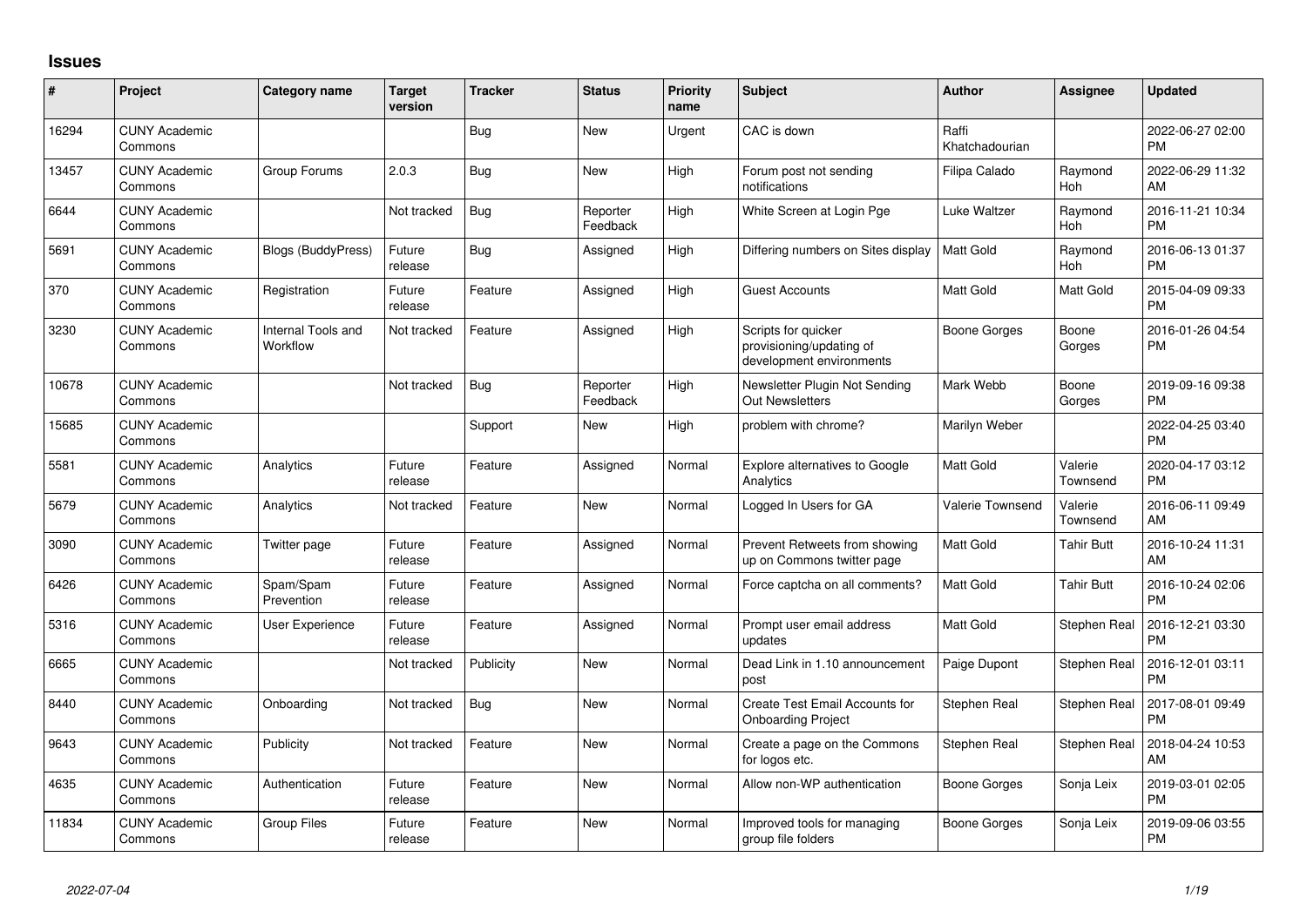| #     | Project                         | <b>Category name</b>        | <b>Target</b><br>version | <b>Tracker</b> | <b>Status</b>        | <b>Priority</b><br>name | Subject                                                                                                                                      | Author                 | Assignee         | <b>Updated</b>                |
|-------|---------------------------------|-----------------------------|--------------------------|----------------|----------------------|-------------------------|----------------------------------------------------------------------------------------------------------------------------------------------|------------------------|------------------|-------------------------------|
| 11789 | <b>CUNY Academic</b><br>Commons | Courses                     | Future<br>release        | Feature        | <b>New</b>           | Normal                  | Ability to remove item from<br>Courses list                                                                                                  | Laurie Hurson          | Sonja Leix       | 2019-09-24 12:28<br>PM        |
| 4070  | <b>CUNY Academic</b><br>Commons | Analytics                   | Not tracked              | Support        | Assigned             | Normal                  | Request for JITP site analytics                                                                                                              | <b>Matt Gold</b>       | Seth Persons     | 2016-02-23 03:09<br>PM        |
| 11883 | <b>CUNY Academic</b><br>Commons | Help/Codex                  | Not tracked              | Support        | New                  | Normal                  | Need Embedding Help Page<br>Update (Tableau)                                                                                                 | Anthony Wheeler        | scott voth       | 2019-09-24 08:49<br>AM        |
| 3565  | <b>CUNY Academic</b><br>Commons | My Commons                  | Not tracked              | Documentation  | New                  | Normal                  | Load Newest inconsistencies                                                                                                                  | Chris Stein            | scott voth       | 2015-11-09 01:16<br><b>PM</b> |
| 14787 | <b>CUNY Academic</b><br>Commons | Plugin Packages             | Future<br>release        | Feature        | <b>New</b>           | Normal                  | Creating a "Design" plugin<br>package                                                                                                        | Laurie Hurson          | scott voth       | 2022-04-27 04:56<br><b>PM</b> |
| 636   | <b>CUNY Academic</b><br>Commons | WordPress (misc)            | Not tracked              | Support        | Assigned             | Normal                  | Create Lynda.com-like Table of<br>Contents for Prospective Tutorial<br>Screencasts                                                           | Matt Gold              | scott voth       | 2016-02-23 03:12<br><b>PM</b> |
| 3524  | <b>CUNY Academic</b><br>Commons | Documentation               | Not tracked              | Documentation  | Assigned             | Normal                  | Post describing all you can do<br>when starting up a new blog/group                                                                          | <b>Matt Gold</b>       | scott voth       | 2014-10-04 12:56<br><b>PM</b> |
| 6115  | <b>CUNY Academic</b><br>Commons | Publicity                   | Not tracked              | Feature        | Assigned             | Normal                  | create digital signage for GC                                                                                                                | Matt Gold              | scott voth       | 2016-10-11 10:09<br><b>PM</b> |
| 9908  | <b>CUNY Academic</b><br>Commons |                             | Not tracked              | Feature        | <b>New</b>           | Normal                  | Is it possible to send email<br>updates to users (or an email<br>address not on the list) for only a<br>single page AFTER being<br>prompted? | <b>Michael Shields</b> | scott voth       | 2018-06-11 01:34<br><b>PM</b> |
| 4222  | <b>CUNY Academic</b><br>Commons | <b>User Experience</b>      | Future<br>release        | Design/UX      | New                  | Normal                  | Add information to 'Delete<br>Account' page                                                                                                  | Samantha Raddatz       | scott voth       | 2015-06-26 11:35<br>AM        |
| 12247 | <b>CUNY Academic</b><br>Commons | Publicity                   | Not tracked              | Support        | New                  | Normal                  | Screenshot of First Commons<br>Homepage                                                                                                      | scott voth             | scott voth       | 2020-01-14 12:08<br>PM        |
| 14394 | <b>CUNY Academic</b><br>Commons |                             | Not tracked              | Feature        | New                  | Normal                  | Commons News Site - redesign                                                                                                                 | scott voth             | scott voth       | 2021-09-14 10:46<br>AM        |
| 2612  | <b>CUNY Academic</b><br>Commons |                             | Not tracked              | Publicity      | Assigned             | Normal                  | Pinterest site for the Commons                                                                                                               | local admin            | Sarah<br>Morgano | 2016-03-04 11:19<br>AM        |
| 3510  | <b>CUNY Academic</b><br>Commons | Publicity                   | 1.7                      | Publicity      | Assigned             | Normal                  | Post on the News Blog re: 'My<br>Commons'                                                                                                    | Micki Kaufman          | Sarah<br>Morgano | 2014-10-15 11:18<br>AM        |
| 3511  | <b>CUNY Academic</b><br>Commons | Publicity                   | 1.7                      | Publicity      | Assigned             | Normal                  | Social media for 1.7                                                                                                                         | Micki Kaufman          | Sarah<br>Morgano | 2014-10-14 03:32<br><b>PM</b> |
| 5826  | <b>CUNY Academic</b><br>Commons | <b>WordPress Plugins</b>    | Future<br>release        | Support        | Reporter<br>Feedback | Normal                  | <b>Remove Subscription Options</b><br>plugin from directory                                                                                  | Sarah Morgano          | Sarah<br>Morgano | 2016-10-21 04:14<br>PM        |
| 10580 | <b>CUNY Academic</b><br>Commons | Information<br>Architecture | Future<br>release        | Design/UX      | New                  | Normal                  | Primary nav item review                                                                                                                      | Boone Gorges           | Sara Cannon      | 2022-06-28 01:29<br><b>PM</b> |
| 10439 | <b>CUNY Academic</b><br>Commons | Design                      | 2.1.0                    | Design/UX      | New                  | Normal                  | Create Style Guide for Commons                                                                                                               | Sonja Leix             | Sara Cannon      | 2022-06-28 01:43<br>PM        |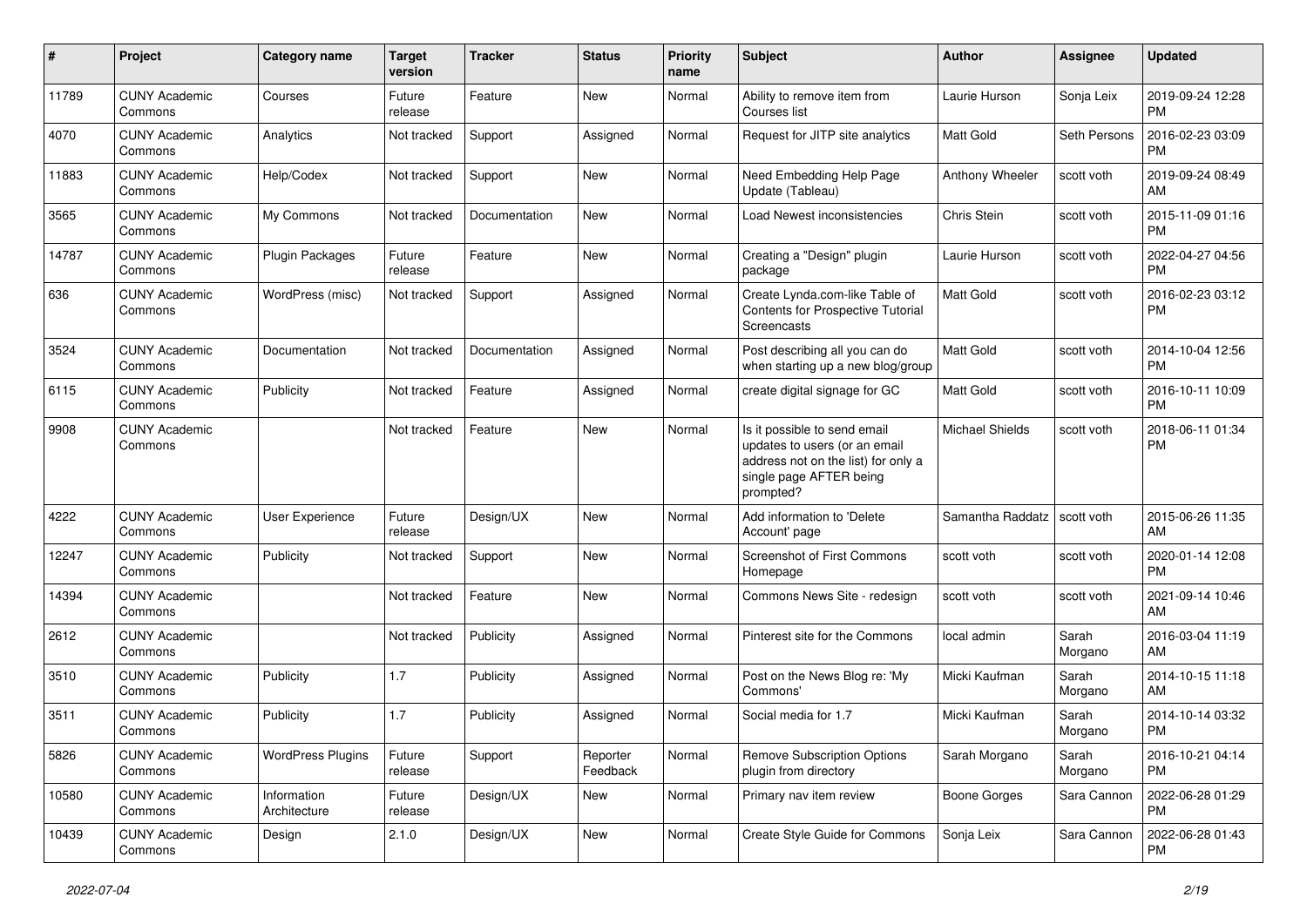| $\#$ | Project                         | <b>Category name</b>    | Target<br>version | <b>Tracker</b> | <b>Status</b>        | Priority<br>name | <b>Subject</b>                                                        | <b>Author</b>           | <b>Assignee</b>     | <b>Updated</b>                |
|------|---------------------------------|-------------------------|-------------------|----------------|----------------------|------------------|-----------------------------------------------------------------------|-------------------------|---------------------|-------------------------------|
| 308  | <b>CUNY Academic</b><br>Commons | Registration            | Future<br>release | Feature        | <b>New</b>           | Normal           | Group recommendations for<br>signup process                           | Boone Gorges            | Samantha<br>Raddatz | 2015-11-09 05:07<br><b>PM</b> |
| 3473 | <b>CUNY Academic</b><br>Commons | User Experience         | Future<br>release | Feature        | Assigned             | Normal           | Commons profile: Add help info<br>about "Positions" replacing "title" | Keith Miyake            | Samantha<br>Raddatz | 2015-11-09 02:28<br><b>PM</b> |
| 5225 | <b>CUNY Academic</b><br>Commons | Registration            | Future<br>release | Feature        | Assigned             | Normal           | On-boarding Issues                                                    | Luke Waltzer            | Samantha<br>Raddatz | 2016-02-12 02:58<br><b>PM</b> |
| 5317 | <b>CUNY Academic</b><br>Commons | Group Blogs             | Not tracked       | <b>Bug</b>     | Reporter<br>Feedback | Normal           | Notifications of New Post Didn't<br>Come                              | Luke Waltzer            | Samantha<br>Raddatz | 2016-03-21 10:41<br><b>PM</b> |
| 5397 | <b>CUNY Academic</b><br>Commons | Social Paper            | Future<br>release | Feature        | <b>New</b>           | Normal           | frustrating to have to<br>enable/disable in SP                        | Marilyn Weber           | Samantha<br>Raddatz | 2016-04-20 03:39<br><b>PM</b> |
| 653  | <b>CUNY Academic</b><br>Commons | <b>Group Blogs</b>      | Future<br>release | Feature        | Assigned             | Normal           | Redesign Integration of Groups<br>and Blogs                           | <b>Matt Gold</b>        | Samantha<br>Raddatz | 2015-11-09 05:40<br><b>PM</b> |
| 1105 | <b>CUNY Academic</b><br>Commons | WordPress (misc)        | Future<br>release | Feature        | Assigned             | Normal           | Rephrase Blog Privacy Options                                         | Matt Gold               | Samantha<br>Raddatz | 2015-11-09 06:19<br><b>PM</b> |
| 4027 | <b>CUNY Academic</b><br>Commons | Commons In A Box        | Not tracked       | Design/UX      | Assigned             | Normal           | Usability review of CBOX update<br>procedures                         | <b>Matt Gold</b>        | Samantha<br>Raddatz | 2015-05-11 06:36<br><b>PM</b> |
| 4235 | <b>CUNY Academic</b><br>Commons |                         | Not tracked       | Design/UX      | Assigned             | Normal           | Explore user experience around<br>comments on forum topics vs docs    | <b>Matt Gold</b>        | Samantha<br>Raddatz | 2015-07-21 10:23<br>AM        |
| 4404 | <b>CUNY Academic</b><br>Commons | <b>Public Portfolio</b> | Future<br>release | Design/UX      | Assigned             | Normal           | Change color of permissions info<br>on portfolio editing interface    | <b>Matt Gold</b>        | Samantha<br>Raddatz | 2015-08-11 05:28<br><b>PM</b> |
| 4661 | <b>CUNY Academic</b><br>Commons | User Experience         | Future<br>release | <b>Bug</b>     | Assigned             | Normal           | Simplify Events text                                                  | Matt Gold               | Samantha<br>Raddatz | 2015-10-02 09:06<br><b>PM</b> |
| 4986 | <b>CUNY Academic</b><br>Commons | ZenDesk                 | Not tracked       | Support        | Assigned             | Normal           | Prepare documentation for<br>Zendesk re web widget                    | Matt Gold               | Samantha<br>Raddatz | 2016-02-25 03:09<br><b>PM</b> |
| 481  | <b>CUNY Academic</b><br>Commons | Groups (misc)           | Future<br>release | Feature        | Assigned             | Normal           | ability to archive inactive groups<br>and blogs                       | Michael Mandiberg       | Samantha<br>Raddatz | 2015-11-09 05:56<br><b>PM</b> |
| 3458 | <b>CUNY Academic</b><br>Commons | Groups (misc)           | Future<br>release | Feature        | Assigned             | Normal           | Filter Members of Group by<br>Campus                                  | Michael Smith           | Samantha<br>Raddatz | 2014-09-26 08:32<br><b>PM</b> |
| 5183 | <b>CUNY Academic</b><br>Commons | Social Paper            | Future<br>release | Design/UX      | New                  | Normal           | Creating a new paper when<br>viewing an existing paper                | Raffi<br>Khatchadourian | Samantha<br>Raddatz | 2016-02-02 12:09<br><b>PM</b> |
| 4221 | <b>CUNY Academic</b><br>Commons | Group Forums            | Future<br>release | Design/UX      | Assigned             | Normal           | Add 'Number of Posts' display<br>option to Forum page                 | Samantha Raddatz        | Samantha<br>Raddatz | 2015-06-26 02:21<br><b>PM</b> |
| 4226 | <b>CUNY Academic</b><br>Commons | <b>BuddyPress Docs</b>  | Future<br>release | Design/UX      | New                  | Normal           | Add option to connect a Doc with<br>a Group                           | Samantha Raddatz        | Samantha<br>Raddatz | 2015-09-09 04:08<br><b>PM</b> |
| 4253 | <b>CUNY Academic</b><br>Commons | <b>Public Portfolio</b> | Future<br>release | Design/UX      | New                  | Normal           | Encourage users to add portfolio<br>content                           | Samantha Raddatz        | Samantha<br>Raddatz | 2015-07-07 11:32<br>AM        |
| 4622 | CUNY Academic<br>Commons        | <b>Public Portfolio</b> | Future<br>release | Design/UX      | <b>New</b>           | Normal           | <b>Profile Visibility Settings</b>                                    | Samantha Raddatz        | Samantha<br>Raddatz | 2015-09-21 12:18<br><b>PM</b> |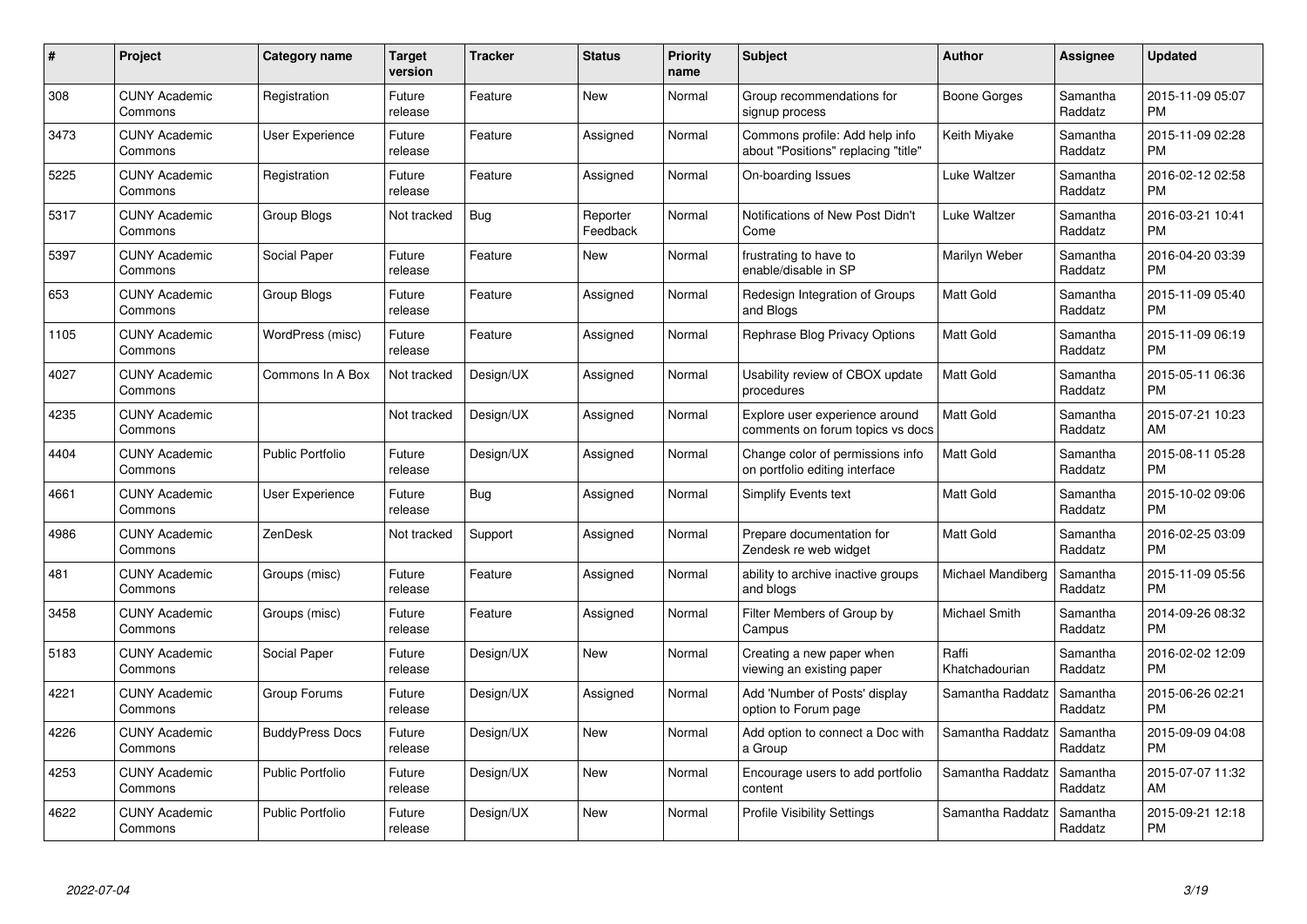| #     | Project                         | <b>Category name</b>     | <b>Target</b><br>version | <b>Tracker</b> | <b>Status</b>        | <b>Priority</b><br>name | <b>Subject</b>                                                     | <b>Author</b>           | <b>Assignee</b>     | <b>Updated</b>                |
|-------|---------------------------------|--------------------------|--------------------------|----------------|----------------------|-------------------------|--------------------------------------------------------------------|-------------------------|---------------------|-------------------------------|
| 5298  | <b>CUNY Academic</b><br>Commons |                          | Not tracked              | Publicity      | <b>New</b>           | Normal                  | Survey Pop-Up Text                                                 | Samantha Raddatz        | Samantha<br>Raddatz | 2016-03-22 12:27<br><b>PM</b> |
| 497   | <b>CUNY Academic</b><br>Commons | <b>WordPress Plugins</b> | Future<br>release        | Feature        | Assigned             | Normal                  | Drag and Drop Ordering on<br><b>Gallery Post Plugin</b>            | <b>Matt Gold</b>        | Ron Rennick         | 2015-11-09 06:18<br><b>PM</b> |
| 4388  | <b>CUNY Academic</b><br>Commons | WordPress (misc)         | Future<br>release        | Bug            | Assigned             | Normal                  | Repeated request for<br>authentication.                            | Alice.Lynn<br>McMichael | Raymond<br>Hoh      | 2015-08-11 07:35<br><b>PM</b> |
| 3192  | <b>CUNY Academic</b><br>Commons | Group Forums             | Future<br>release        | Feature        | Assigned             | Normal                  | Customizable forum views for<br>bbPress 2.x group forums           | Boone Gorges            | Raymond<br>Hoh      | 2015-11-09 12:47<br><b>PM</b> |
| 13358 | <b>CUNY Academic</b><br>Commons | Group Forums             | Future<br>release        | Feature        | <b>New</b>           | Normal                  | Improved UI for group forum<br>threading settings                  | Boone Gorges            | Raymond<br>Hoh      | 2021-11-19 12:27<br><b>PM</b> |
| 9729  | <b>CUNY Academic</b><br>Commons | <b>SEO</b>               | Not tracked              | Support        | <b>New</b>           | Normal                  | 503 Errors showing on<br>newlaborforum.cuny.edu                    | Diane Krauthamer        | Raymond<br>Hoh      | 2018-05-22 04:48<br><b>PM</b> |
| 11649 | <b>CUNY Academic</b><br>Commons | <b>WordPress Plugins</b> | 2.0.3                    | <b>Bug</b>     | In Progress          | Normal                  | CC license displayed on every<br>page                              | Gina Cherry             | Raymond<br>Hoh      | 2022-06-29 11:32<br>AM        |
| 12004 | <b>CUNY Academic</b><br>Commons |                          | Not tracked              | Support        | Reporter<br>Feedback | Normal                  | Notifications for spam blog<br>comments                            | Gina Cherry             | Raymond<br>Hoh      | 2019-11-01 12:05<br><b>PM</b> |
| 9060  | <b>CUNY Academic</b><br>Commons | Commons In A Box         | Not tracked              | Bug            | Hold                 | Normal                  | Problems with CBox image library<br>/ upload                       | Lisa Rhody              | Raymond<br>Hoh      | 2018-01-10 03:26<br><b>PM</b> |
| 7928  | <b>CUNY Academic</b><br>Commons | Group Forums             | Not tracked              | Bug            | <b>New</b>           | Normal                  | Duplicate Forum post                                               | Luke Waltzer            | Raymond<br>Hoh      | 2017-04-11 09:27<br><b>PM</b> |
| 13430 | <b>CUNY Academic</b><br>Commons | Reply By Email           | Not tracked              | Bug            | New                  | Normal                  | Delay in RBE                                                       | Luke Waltzer            | Raymond<br>Hoh      | 2020-10-13 11:16<br>AM        |
| 5282  | <b>CUNY Academic</b><br>Commons | Social Paper             | Future<br>release        | Bug            | New                  | Normal                  | Replying via email directs to paper<br>but not individual comment. | <b>Marilyn Weber</b>    | Raymond<br>Hoh      | 2016-03-02 01:48<br><b>PM</b> |
| 11149 | <b>CUNY Academic</b><br>Commons |                          | Not tracked              | Support        | Reporter<br>Feedback | Normal                  | comments getting blocked                                           | Marilyn Weber           | Raymond<br>Hoh      | 2019-03-26 11:40<br>AM        |
| 12741 | <b>CUNY Academic</b><br>Commons | <b>WordPress Plugins</b> | Not tracked              | Support        | Reporter<br>Feedback | Normal                  | Tableau Public Viz Block                                           | Marilyn Weber           | Raymond<br>Hoh      | 2020-05-12 11:00<br>AM        |
| 13286 | <b>CUNY Academic</b><br>Commons |                          | Not tracked              | Support        | New                  | Normal                  | problem connecting with<br>WordPress app                           | Marilyn Weber           | Raymond<br>Hoh      | 2020-09-08 11:16<br>AM        |
| 13328 | <b>CUNY Academic</b><br>Commons | Group Forums             | Not tracked              | Bug            | Reporter<br>Feedback | Normal                  | cross-posting in two related<br>groups                             | Marilyn Weber           | Raymond<br>Hoh      | 2020-09-15 10:39<br><b>PM</b> |
| 16110 | <b>CUNY Academic</b><br>Commons |                          |                          | Support        | Reporter<br>Feedback | Normal                  | remove Creative Commons<br>license from pages?                     | Marilyn Weber           | Raymond<br>Hoh      | 2022-05-17 06:11<br><b>PM</b> |
| 2571  | <b>NYCDH Community</b><br>Site  |                          |                          | Feature        | Assigned             | Normal                  | Add Google custom search box to<br>homepage                        | <b>Mark Newton</b>      | Raymond<br>Hoh      | 2013-05-18 07:49<br><b>PM</b> |
| 2574  | <b>NYCDH Community</b><br>Site  |                          |                          | Feature        | Assigned             | Normal                  | Add Way to Upload Files to<br>Groups                               | Mark Newton             | Raymond<br>Hoh      | 2013-05-18 07:46<br><b>PM</b> |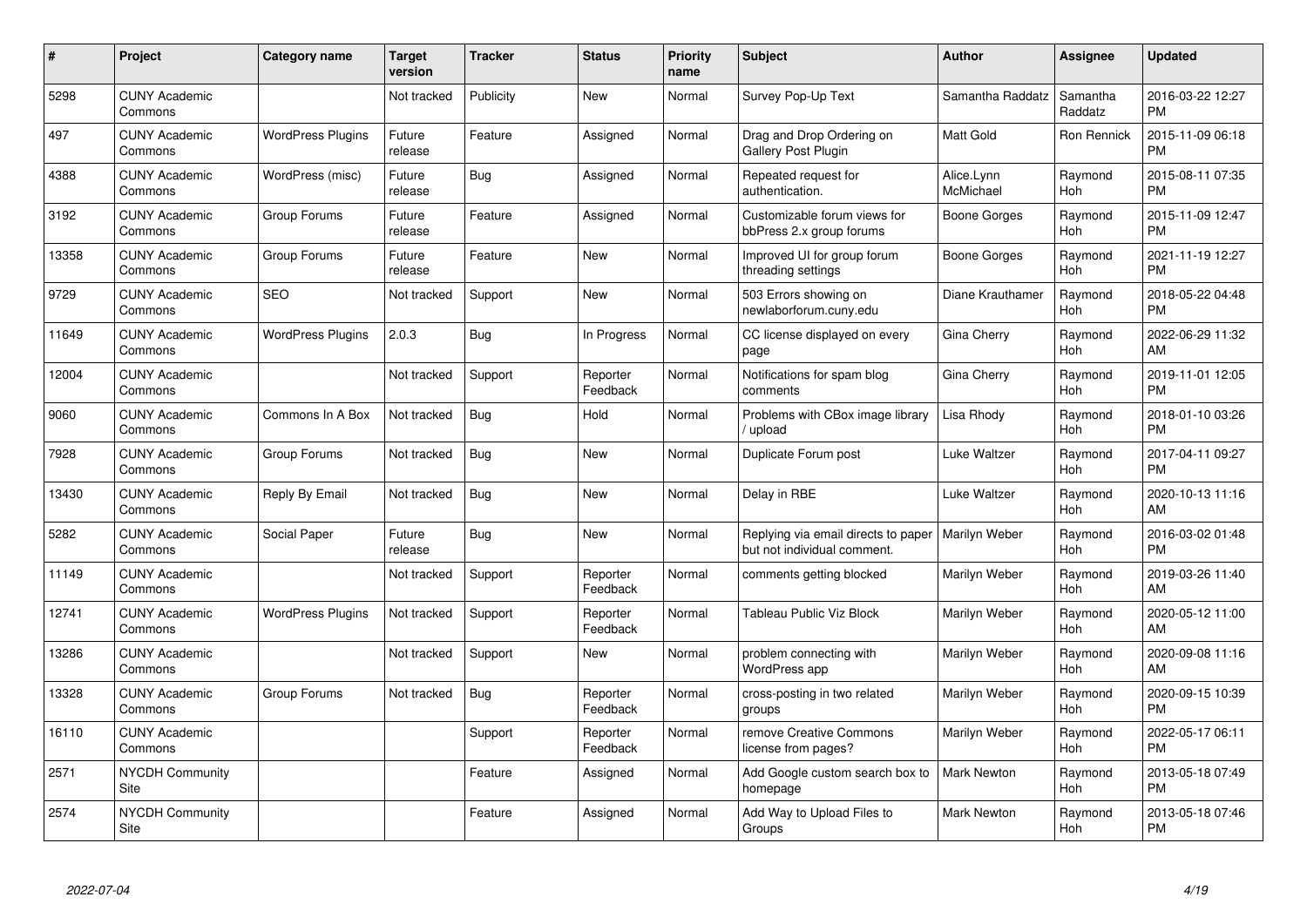| #     | Project                         | <b>Category name</b>     | <b>Target</b><br>version | <b>Tracker</b> | <b>Status</b>        | <b>Priority</b><br>name | <b>Subject</b>                                                  | <b>Author</b>           | <b>Assignee</b> | <b>Updated</b>                |
|-------|---------------------------------|--------------------------|--------------------------|----------------|----------------------|-------------------------|-----------------------------------------------------------------|-------------------------|-----------------|-------------------------------|
| 10262 | <b>CUNY Academic</b><br>Commons |                          | Not tracked              | <b>Bug</b>     | Reporter<br>Feedback | Normal                  | Newsletter Plugin: Broken Image<br>at Bottom of All Newsletters | Mark Webb               | Raymond<br>Hoh  | 2018-08-30 05:17<br><b>PM</b> |
| 3369  | <b>CUNY Academic</b><br>Commons | Reply By Email           | Not tracked              | Outreach       | Hold                 | Normal                  | Release reply by email to WP<br>plugin directory                | Matt Gold               | Raymond<br>Hoh  | 2016-03-01 12:46<br><b>PM</b> |
| 3517  | <b>CUNY Academic</b><br>Commons | My Commons               | Future<br>release        | Feature        | Assigned             | Normal                  | Mute/Unmute My Commons<br>updates                               | <b>Matt Gold</b>        | Raymond<br>Hoh  | 2015-11-09 01:19<br><b>PM</b> |
| 3536  | <b>CUNY Academic</b><br>Commons | My Commons               | Future<br>release        | Feature        | Assigned             | Normal                  | Infinite Scroll on My Commons<br>page                           | <b>Matt Gold</b>        | Raymond<br>Hoh  | 2015-04-13 04:42<br><b>PM</b> |
| 3577  | <b>CUNY Academic</b><br>Commons | My Commons               | Future<br>release        | Design/UX      | Assigned             | Normal                  | Replies to items in My Commons                                  | <b>Matt Gold</b>        | Raymond<br>Hoh  | 2015-04-09 05:19<br><b>PM</b> |
| 3662  | <b>CUNY Academic</b><br>Commons | <b>SEO</b>               | Future<br>release        | Feature        | Assigned             | Normal                  | Duplicate Content/SEO/Google<br>issues                          | Matt Gold               | Raymond<br>Hoh  | 2015-04-13 04:37<br><b>PM</b> |
| 6671  | <b>CUNY Academic</b><br>Commons | Reply By Email           | Not tracked              | <b>Bug</b>     | Assigned             | Normal                  | "Post too often" RBE error<br>message                           | <b>Matt Gold</b>        | Raymond<br>Hoh  | 2016-11-11 09:55<br>AM        |
| 6995  | <b>CUNY Academic</b><br>Commons | Home Page                | Not tracked              | Bug            | Assigned             | Normal                  | member filter on homepage not<br>working                        | <b>Matt Gold</b>        | Raymond<br>Hoh  | 2016-12-11 09:46<br><b>PM</b> |
| 7115  | <b>CUNY Academic</b><br>Commons | Groups (misc)            | Future<br>release        | Feature        | Reporter<br>Feedback | Normal                  | make licensing info clear during<br>group creation              | <b>Matt Gold</b>        | Raymond<br>Hoh  | 2020-12-08 11:32<br>AM        |
| 8976  | <b>CUNY Academic</b><br>Commons | Reply By Email           | Not tracked              | Feature        | Assigned             | Normal                  | Package RBE new topics posting?                                 | <b>Matt Gold</b>        | Raymond<br>Hoh  | 2017-12-04 02:34<br><b>PM</b> |
| 8991  | <b>CUNY Academic</b><br>Commons | Reply By Email           | Not tracked              | Bug            | Hold                 | Normal                  | RBE duplicate email message<br>issue                            | Matt Gold               | Raymond<br>Hoh  | 2018-02-18 08:53<br><b>PM</b> |
| 10659 | <b>CUNY Academic</b><br>Commons | Group Forums             | Future<br>release        | Feature        | Assigned             | Normal                  | Post to multiple groups via email                               | <b>Matt Gold</b>        | Raymond<br>Hoh  | 2018-11-15 12:54<br>AM        |
| 8992  | <b>NYCDH Community</b><br>Site  |                          |                          | Bug            | Assigned             | Normal                  | Multiple RBE error reports                                      | <b>Matt Gold</b>        | Raymond<br>Hoh  | 2017-12-11 05:43<br><b>PM</b> |
| 9346  | <b>CUNY Academic</b><br>Commons | WordPress (misc)         | Not tracked              | Bug            | New                  | Normal                  | Clone cetls.bmcc.cuny.edu for<br>development                    | Owen Roberts            | Raymond<br>Hoh  | 2018-03-06 05:35<br><b>PM</b> |
| 15516 | <b>CUNY Academic</b><br>Commons | <b>WordPress Plugins</b> |                          | <b>Bug</b>     | Reporter<br>Feedback | Normal                  | Can't publish or save draft of post<br>on wordpress.com         | Raffi<br>Khatchadourian | Raymond<br>Hoh  | 2022-03-02 05:52<br><b>PM</b> |
| 3939  | <b>CUNY Academic</b><br>Commons | <b>WordPress Plugins</b> | Future<br>release        | Bug            | Hold                 | Normal                  | Activity stream support for<br>Co-Authors Plus plugin           | Raymond Hoh             | Raymond<br>Hoh  | 2015-11-09 06:13<br><b>PM</b> |
| 11243 | <b>CUNY Academic</b><br>Commons | BuddyPress (misc)        | Future<br>release        | Bug            | <b>New</b>           | Normal                  | Audit bp-custom.php                                             | Raymond Hoh             | Raymond<br>Hoh  | 2022-04-26 11:59<br>AM        |
| 14496 | <b>CUNY Academic</b><br>Commons | Domain Mapping           | Future<br>release        | <b>Bug</b>     | New                  | Normal                  | Mapped domain SSO uses<br>third-party cookies                   | Raymond Hoh             | Raymond<br>Hoh  | 2021-05-24 04:03<br><b>PM</b> |
| 16177 | <b>CUNY Academic</b><br>Commons | Reply By Email           |                          | Bug            | <b>New</b>           | Normal                  | Switch to Inbound mode for RBE                                  | Raymond Hoh             | Raymond<br>Hoh  | 2022-05-30 04:32<br><b>PM</b> |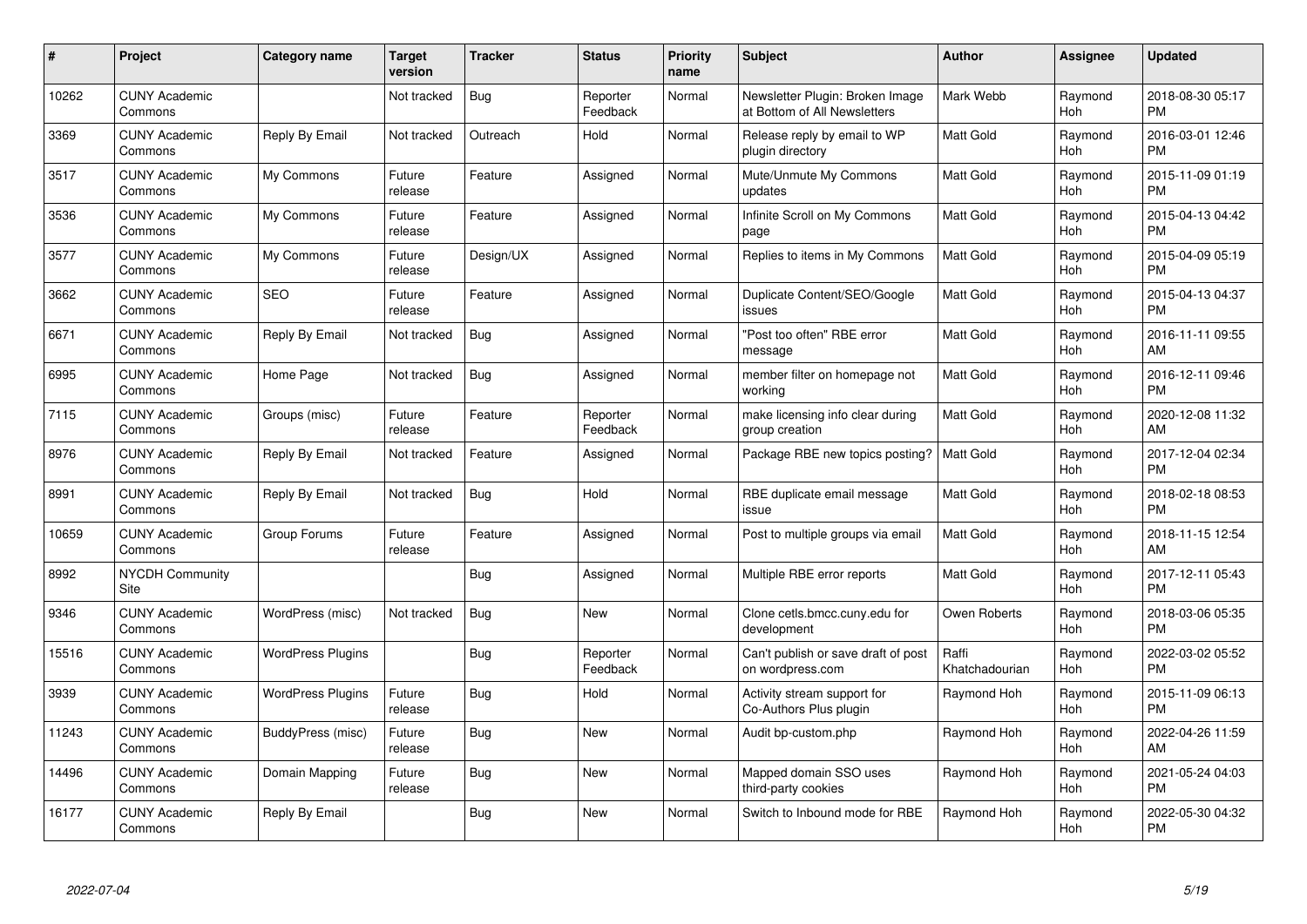| #     | <b>Project</b>                  | Category name            | <b>Target</b><br>version | <b>Tracker</b> | <b>Status</b>        | <b>Priority</b><br>name | <b>Subject</b>                                                                       | <b>Author</b>      | Assignee           | <b>Updated</b>                |
|-------|---------------------------------|--------------------------|--------------------------|----------------|----------------------|-------------------------|--------------------------------------------------------------------------------------|--------------------|--------------------|-------------------------------|
| 16319 | <b>CUNY Academic</b><br>Commons | <b>WordPress Plugins</b> | 2.0.3                    | <b>Bug</b>     | New                  | Normal                  | Request for Events Calendar Pro<br>5.14.2 update                                     | Raymond Hoh        | Raymond<br>Hoh     | 2022-07-01 04:16<br><b>PM</b> |
| 14983 | <b>CUNY Academic</b><br>Commons | WordPress (misc)         | Not tracked              | Support        | Reporter<br>Feedback | Normal                  | "Read More" tag not working                                                          | Rebecca Krisel     | Raymond<br>Hoh     | 2021-11-23 01:17<br><b>PM</b> |
| 3492  | <b>CUNY Academic</b><br>Commons | <b>WordPress Themes</b>  | Future<br>release        | Support        | Assigned             | Normal                  | Add CBOX theme to the<br>Commons                                                     | scott voth         | Raymond<br>Hoh     | 2014-10-08 05:55<br><b>PM</b> |
| 13946 | <b>CUNY Academic</b><br>Commons | <b>WordPress Plugins</b> | 2.1.0                    | Support        | Assigned             | Normal                  | Custom Embed handler For<br>OneDrive files                                           | scott voth         | Raymond<br>Hoh     | 2022-05-26 10:46<br>AM        |
| 14994 | <b>CUNY Academic</b><br>Commons | cdev.gc.cuny.edu         | Not tracked              | Support        | In Progress          | Normal                  | Clear Cache on CDEV                                                                  | scott voth         | Raymond<br>Hoh     | 2021-12-07 03:51<br><b>PM</b> |
| 16245 | <b>CUNY Academic</b><br>Commons | WordPress (misc)         |                          | Bug            | Reporter<br>Feedback | Normal                  | Save Button missing on<br>WordPress Profile page                                     | scott voth         | Raymond<br>Hoh     | 2022-06-16 03:09<br><b>PM</b> |
| 11624 | <b>CUNY Academic</b><br>Commons | WordPress (misc)         | Not tracked              | Support        | New                  | Normal                  | Change pages into posts or swap<br>database for a Commons site?                      | Stephen Klein      | Raymond<br>Hoh     | 2019-07-09 11:04<br>AM        |
| 11393 | <b>CUNY Academic</b><br>Commons |                          | Not tracked              | Publicity      | <b>New</b>           | Normal                  | After 1.15 release, ceate a hero<br>slide and post about adding a site<br>to a group | scott voth         | Patrick<br>Sweeney | 2019-05-14 10:32<br>AM        |
| 7624  | <b>CUNY Academic</b><br>Commons | BuddyPress (misc)        | Future<br>release        | Design/UX      | <b>New</b>           | Normal                  | <b>BP Notifications</b>                                                              | Luke Waltzer       | Paige Dupont       | 2017-02-08 10:43<br><b>PM</b> |
| 3506  | <b>CUNY Academic</b><br>Commons | Publicity                | 1.7                      | Publicity      | <b>New</b>           | Normal                  | Prepare 1.7 email messaging                                                          | Micki Kaufman      | Micki<br>Kaufman   | 2014-10-01 12:36<br><b>PM</b> |
| 8902  | <b>CUNY Academic</b><br>Commons | Design                   | Not tracked              | Feature        | Assigned             | Normal                  | Report back on research on<br><b>BuddyPress themes</b>                               | <b>Matt Gold</b>   | Michael Smith      | 2017-11-10 12:31<br><b>PM</b> |
| 11545 | <b>CUNY Academic</b><br>Commons | <b>WordPress Plugins</b> | Not tracked              | Support        | New                  | Normal                  | Twitter searches in WordPress                                                        | Gina Cherry        | Matt Gold          | 2019-09-23 01:03<br><b>PM</b> |
| 12484 | <b>CUNY Academic</b><br>Commons |                          | Not tracked              | Support        | Reporter<br>Feedback | Normal                  | Sign up Code for COIL Course<br>starting in March                                    | Laurie Hurson      | Matt Gold          | 2020-03-02 02:26<br><b>PM</b> |
| 2175  | <b>CUNY Academic</b><br>Commons | WordPress (misc)         | Not tracked              | Support        | Assigned             | Normal                  | Subscibe 2 vs. Jetpack<br>subscription options                                       | local admin        | Matt Gold          | 2016-01-26 04:58<br><b>PM</b> |
| 8607  | <b>CUNY Academic</b><br>Commons |                          | Not tracked              | Support        | New                  | Normal                  | Paypal?                                                                              | Marilyn Weber      | Matt Gold          | 2018-05-15 01:37<br><b>PM</b> |
| 2573  | NYCDH Community<br>Site         |                          |                          | Feature        | Reporter<br>Feedback | Normal                  | Add dh_nyc twitter list feed to site                                                 | <b>Mark Newton</b> | Matt Gold          | 2013-05-16 11:42<br><b>PM</b> |
| 3657  | <b>CUNY Academic</b><br>Commons | WordPress (misc)         | Not tracked              | Feature        | <b>New</b>           | Normal                  | Create alert for GC email<br>addresses                                               | Matt Gold          | Matt Gold          | 2016-04-14 11:29<br><b>PM</b> |
| 8898  | <b>CUNY Academic</b><br>Commons | Social Paper             | Not tracked              | Feature        | Assigned             | Normal                  | Usage data on docs and social<br>paper                                               | <b>Matt Gold</b>   | Matt Gold          | 2017-11-16 11:32<br>AM        |
| 9015  | <b>CUNY Academic</b><br>Commons | Groups (misc)            | Not tracked              | Outreach       | Assigned             | Normal                  | Email group admins the email<br>addresses of their groups                            | Matt Gold          | Matt Gold          | 2018-01-02 09:54<br>AM        |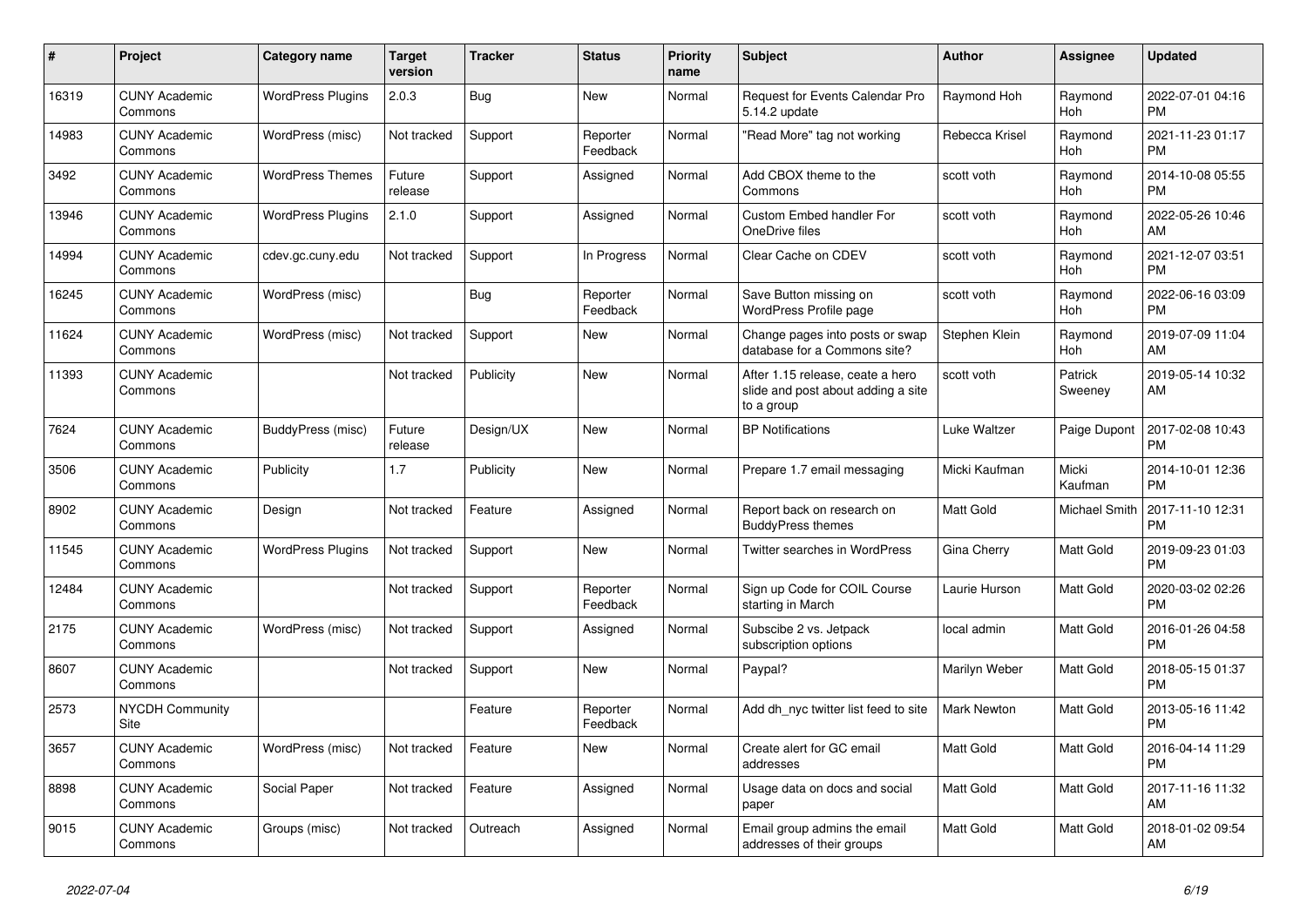| #     | Project                         | <b>Category name</b>      | <b>Target</b><br>version | <b>Tracker</b> | <b>Status</b>        | Priority<br>name | <b>Subject</b>                                                                        | Author                  | <b>Assignee</b>    | <b>Updated</b>                         |
|-------|---------------------------------|---------------------------|--------------------------|----------------|----------------------|------------------|---------------------------------------------------------------------------------------|-------------------------|--------------------|----------------------------------------|
| 3691  | <b>CUNY Academic</b><br>Commons | <b>WordPress Plugins</b>  | Future<br>release        | Bug            | <b>New</b>           | Normal           | <b>WPMU Domain Mapping</b><br>Debugging on cdev                                       | Raymond Hoh             | Matt Gold          | 2014-12-12 09:04<br>AM                 |
| 4225  | <b>CUNY Academic</b><br>Commons | DiRT Integration          | Future<br>release        | Design/UX      | New                  | Normal           | Add information to DIRT page (in<br>Create a Group)                                   | Samantha Raddatz        | <b>Matt Gold</b>   | 2015-06-26 03:14<br><b>PM</b>          |
| 10839 | <b>CUNY Academic</b><br>Commons | About page                | Not tracked              | Support        | <b>New</b>           | Normal           | <b>Mission Statement Needs</b><br>Revision                                            | scott voth              | Matt Gold          | 2018-12-26 10:58<br>AM                 |
| 11493 | <b>CUNY Academic</b><br>Commons | Domain Mapping            | Not tracked              | Support        | Reporter<br>Feedback | Normal           | Domain Mapping Request - Talia<br>Schaffer                                            | scott voth              | Matt Gold          | 2019-08-06 08:39<br>AM                 |
| 4972  | <b>CUNY Academic</b><br>Commons | Analytics                 | Not tracked              | Bug            | New                  | Normal           | <b>Newsletter Analytics</b>                                                           | Stephen Real            | Matt Gold          | 2015-12-09 12:54<br><b>PM</b>          |
| 12382 | <b>CUNY Academic</b><br>Commons | Membership                | Not tracked              | Support        | New                  | Normal           | Email request change                                                                  | Marilyn Weber           | Marilyn<br>Weber   | 2020-02-06 12:56<br><b>PM</b>          |
| 8837  | <b>CUNY Academic</b><br>Commons |                           | Not tracked              | Feature        | Assigned             | Normal           | Create a form to request info from<br>people requesting premium<br>themes and plugins | <b>Matt Gold</b>        | Marilyn<br>Weber   | 2017-11-14 03:35<br><b>PM</b>          |
| 3509  | <b>CUNY Academic</b><br>Commons | Publicity                 | 1.7                      | Publicity      | <b>New</b>           | Normal           | Create 1.7 digital signage imagery                                                    | Micki Kaufman           | Marilyn<br>Weber   | 2014-10-01 12:40<br><b>PM</b>          |
| 9420  | <b>CUNY Academic</b><br>Commons | cuny.is                   | Not tracked              | Feature        | <b>New</b>           | Normal           | Request for http://cuny.is/streams                                                    | Raffi<br>Khatchadourian | Marilyn<br>Weber   | 2018-04-02 10:08<br>AM                 |
| 7828  | <b>CUNY Academic</b><br>Commons |                           | Not tracked              | Feature        | Assigned             | Normal           | Theme Assessment 2017                                                                 | Margaret Galvan         | Margaret<br>Galvan | 2017-05-02 10:41<br><b>PM</b>          |
| 8211  | <b>CUNY Academic</b><br>Commons | <b>WordPress Themes</b>   | Future<br>release        | Feature        | New                  | Normal           | Theme Suggestions: Material<br>Design-Inspired Themes                                 | Margaret Galvan         | Margaret<br>Galvan | 2017-08-07 02:48<br><b>PM</b>          |
| 6298  | <b>CUNY Academic</b><br>Commons | User Experience           | Not tracked              | Design/UX      | Assigned             | Normal           | Examine data from survey                                                              | <b>Matt Gold</b>        | Margaret<br>Galvan | 2016-10-14 12:16<br><b>PM</b>          |
| 12392 | <b>CUNY Academic</b><br>Commons | Help/Codex                | Not tracked              | Documentation  | <b>New</b>           | Normal           | <b>Updates to Common Commons</b><br>Questions on Help Page                            | scott voth              | Margaret<br>Galvan | 2020-02-11 10:53<br>AM                 |
| 2666  | <b>CUNY Academic</b><br>Commons | About page                | Not tracked              | Documentation  | Assigned             | Normal           | <b>Update About Text</b>                                                              | Chris Stein             | Luke Waltzer       | 2016-03-04 11:19<br>AM                 |
| 6078  | <b>CUNY Academic</b><br>Commons | <b>Blogs (BuddyPress)</b> | Future<br>release        | Feature        | New                  | Normal           | <b>Explore Adding Network Blog</b><br>Metadata Plugin                                 | Luke Waltzer            | Luke Waltzer       | 2016-10-11 10:29<br><b>PM</b>          |
| 5955  | <b>CUNY Academic</b><br>Commons | Outreach                  | Future<br>release        | Feature        | Assigned             | Normal           | Create auto-newsletter for<br>commons members                                         | Matt Gold               | Luke Waltzer       | 2016-08-30 10:34<br>AM                 |
| 11517 | <b>CUNY Academic</b><br>Commons |                           | Not tracked              | Feature        | Assigned             | Normal           | wp-accessibility plugin should not<br>strip 'target=" blank" by default               | Boone Gorges            |                    | Laurie Hurson   2019-09-24 09:57<br>AM |
| 11879 | <b>CUNY Academic</b><br>Commons |                           | Not tracked              | Bug            | New                  | Normal           | Hypothesis comments appearing<br>on multiple, different pdfs across<br>blogs          | Laurie Hurson           | Laurie Hurson      | 2019-09-19 02:39<br><b>PM</b>          |
| 12446 | <b>CUNY Academic</b><br>Commons | Groups (misc)             | Future<br>release        | Feature        | Reporter<br>Feedback | Normal           | Toggle default site to group forum<br>posting                                         | Laurie Hurson           | Laurie Hurson      | 2020-03-10 11:57<br>AM                 |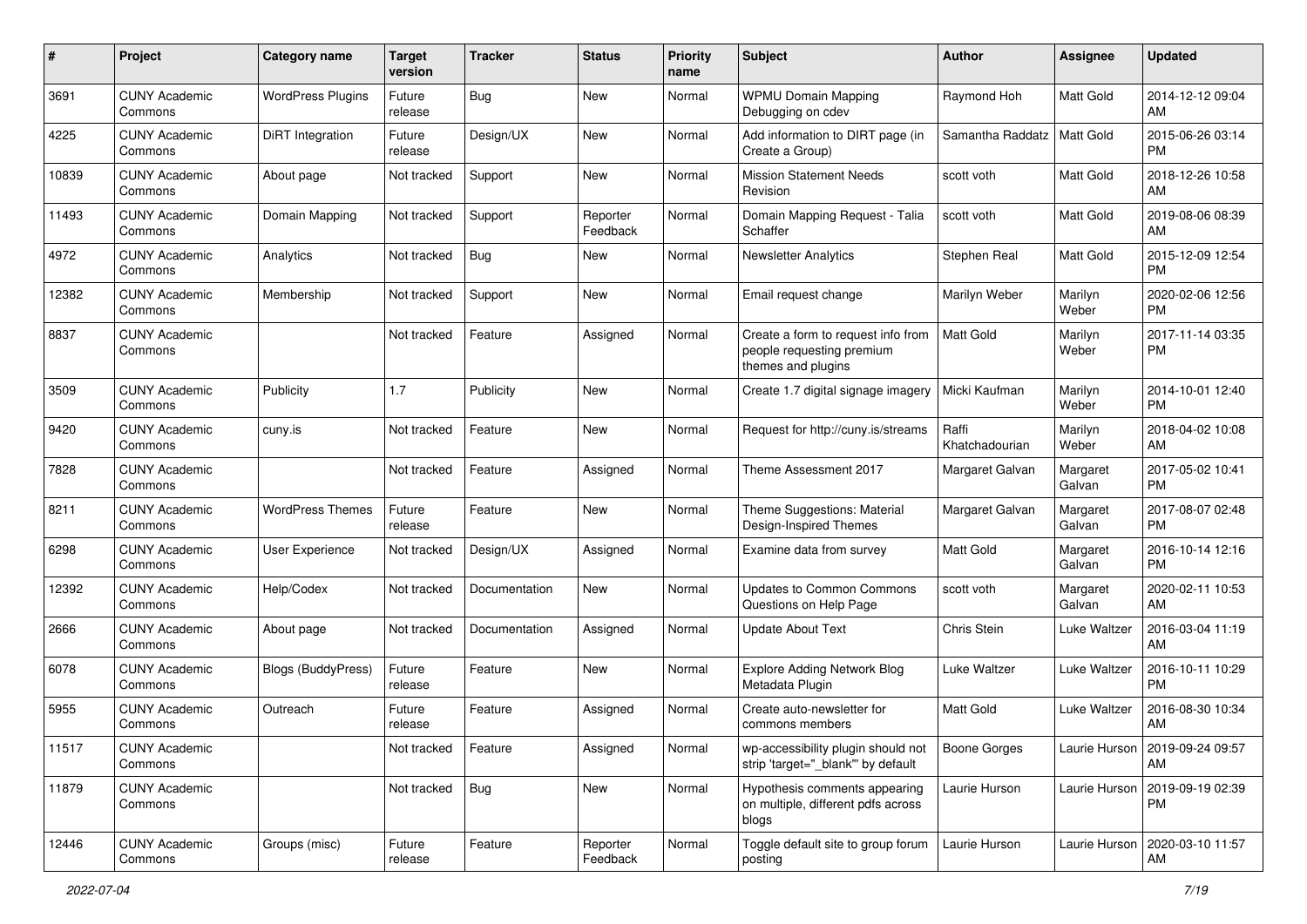| $\#$  | Project                                                                 | <b>Category name</b>           | <b>Target</b><br>version | <b>Tracker</b> | <b>Status</b> | Priority<br>name | <b>Subject</b>                                                   | <b>Author</b>    | <b>Assignee</b>     | <b>Updated</b>                |
|-------|-------------------------------------------------------------------------|--------------------------------|--------------------------|----------------|---------------|------------------|------------------------------------------------------------------|------------------|---------------------|-------------------------------|
| 14475 | <b>CUNY Academic</b><br>Commons                                         |                                | Not tracked              | Publicity      | New           | Normal           | <b>OER Showcase Page</b>                                         | Laurie Hurson    | Laurie Hurson       | 2021-09-14 10:46<br>AM        |
| 8666  | <b>CUNY Academic</b><br>Commons                                         | Teaching                       | Not tracked              | Documentation  | Assigned      | Normal           | Create Teaching on the Commons<br>Resource Page                  | Matt Gold        | Laurie Hurson       | 2019-09-23 03:16<br><b>PM</b> |
| 13331 | <b>CUNY Academic</b><br>Commons                                         | Site cloning                   | Future<br>release        | <b>Bug</b>     | <b>New</b>    | Normal           | Combine Site Template and Clone<br>operations                    | Boone Gorges     | Jeremy Felt         | 2021-11-19 12:39<br><b>PM</b> |
| 13891 | <b>CUNY Academic</b><br>Commons                                         | Internal Tools and<br>Workflow | 2.1.0                    | Feature        | <b>New</b>    | Normal           | Migrate automated linting to<br>GitHub Actions                   | Boone Gorges     | Jeremy Felt         | 2022-06-29 11:13<br>AM        |
| 15194 | <b>CUNY Academic</b><br>Commons                                         | Internal Tools and<br>Workflow | 2.1.0                    | Feature        | New           | Normal           | PHPCS sniff for un-restored<br>switch_to_blog() calls            | Boone Gorges     | Jeremy Felt         | 2022-05-26 10:45<br>AM        |
| 9835  | <b>CUNY Academic</b><br>Commons                                         | Group Forums                   | Future<br>release        | <b>Bug</b>     | Assigned      | Normal           | add a "like" function?                                           | Marilyn Weber    | Erik Trainer        | 2018-06-05 01:49<br><b>PM</b> |
| 12062 | AD/O365 Transition<br>from NonMatric to<br><b>Matriculated Students</b> |                                |                          | Feature        | In Progress   | Normal           | create solution and console<br>project                           | Emilio Rodriguez | Emilio<br>Rodriguez | 2019-11-12 03:56<br><b>PM</b> |
| 412   | <b>CUNY Academic</b><br>Commons                                         | <b>WordPress Themes</b>        | Future<br>release        | Feature        | Assigned      | Normal           | <b>Featured Themes</b>                                           | Matt Gold        | Dominic<br>Giglio   | 2015-01-05 08:44<br><b>PM</b> |
| 2167  | <b>CUNY Academic</b><br>Commons                                         | WordPress (misc)               | Future<br>release        | Bug            | Assigned      | Normal           | <b>CAC-Livestream Plugin Issues</b>                              | Michael Smith    | Dominic<br>Giglio   | 2015-01-02 03:06<br><b>PM</b> |
| 5268  | <b>CUNY Academic</b><br>Commons                                         | Group Forums                   | Future<br>release        | <b>Bug</b>     | Assigned      | Normal           | Long-time to post to multiple<br>groups                          | Luke Waltzer     | Daniel Jones        | 2016-09-07 06:31<br><b>PM</b> |
| 4438  | <b>CUNY Academic</b><br>Commons                                         | Events                         | Future<br>release        | Bug            | Assigned      | Normal           | Events Calendar - Export<br><b>Recurring Events</b>              | scott voth       | Daniel Jones        | 2016-05-23 04:25<br><b>PM</b> |
| 13199 | <b>CUNY Academic</b><br>Commons                                         | Group Forums                   | Future<br>release        | Feature        | <b>New</b>    | Normal           | Favoring Groups over bbPress<br>plugin                           | Colin McDonald   | Colin<br>McDonald   | 2021-11-19 12:28<br><b>PM</b> |
| 8078  | <b>CUNY Academic</b><br>Commons                                         | <b>WordPress Plugins</b>       | Future<br>release        | System Upgrade | Assigned      | Normal           | <b>CommentPress Updates</b>                                      | Margaret Galvan  | Christian<br>Wach   | 2017-05-08 03:49<br><b>PM</b> |
| 2832  | <b>CUNY Academic</b><br>Commons                                         | <b>Public Portfolio</b>        | Future<br>release        | Feature        | Assigned      | Normal           | Improve interface for (not)<br>auto-linking profile fields       | Boone Gorges     | Chris Stein         | 2015-01-05 08:52<br><b>PM</b> |
| 3330  | <b>CUNY Academic</b><br>Commons                                         | My Commons                     | Future<br>release        | Feature        | Assigned      | Normal           | "Commons Information" tool                                       | Boone Gorges     | Chris Stein         | 2014-09-22 08:46<br><b>PM</b> |
| 860   | <b>CUNY Academic</b><br>Commons                                         | Design                         | Future<br>release        | Design/UX      | Assigned      | Normal           | <b>Standardize Button Treatment</b><br><b>Across the Commons</b> | Chris Stein      | Chris Stein         | 2014-05-01 09:45<br>AM        |
| 2881  | <b>CUNY Academic</b><br>Commons                                         | <b>Public Portfolio</b>        | Future<br>release        | Feature        | Assigned      | Normal           | Redesign the UX for Profiles                                     | Chris Stein      | Chris Stein         | 2016-10-13 12:45<br><b>PM</b> |
| 3059  | <b>CUNY Academic</b><br>Commons                                         | Group Forums                   | Future<br>release        | Design/UX      | New           | Normal           | Forum Post Permissable Content<br><b>Explanatory Text</b>        | Chris Stein      | Chris Stein         | 2015-04-02 11:27<br>AM        |
| 365   | <b>CUNY Academic</b><br>Commons                                         | WordPress (misc)               | Future<br>release        | Feature        | Assigned      | Normal           | <b>Create Mouseover Tooltips</b><br>throughout Site              | Matt Gold        | Chris Stein         | 2015-11-09 06:18<br><b>PM</b> |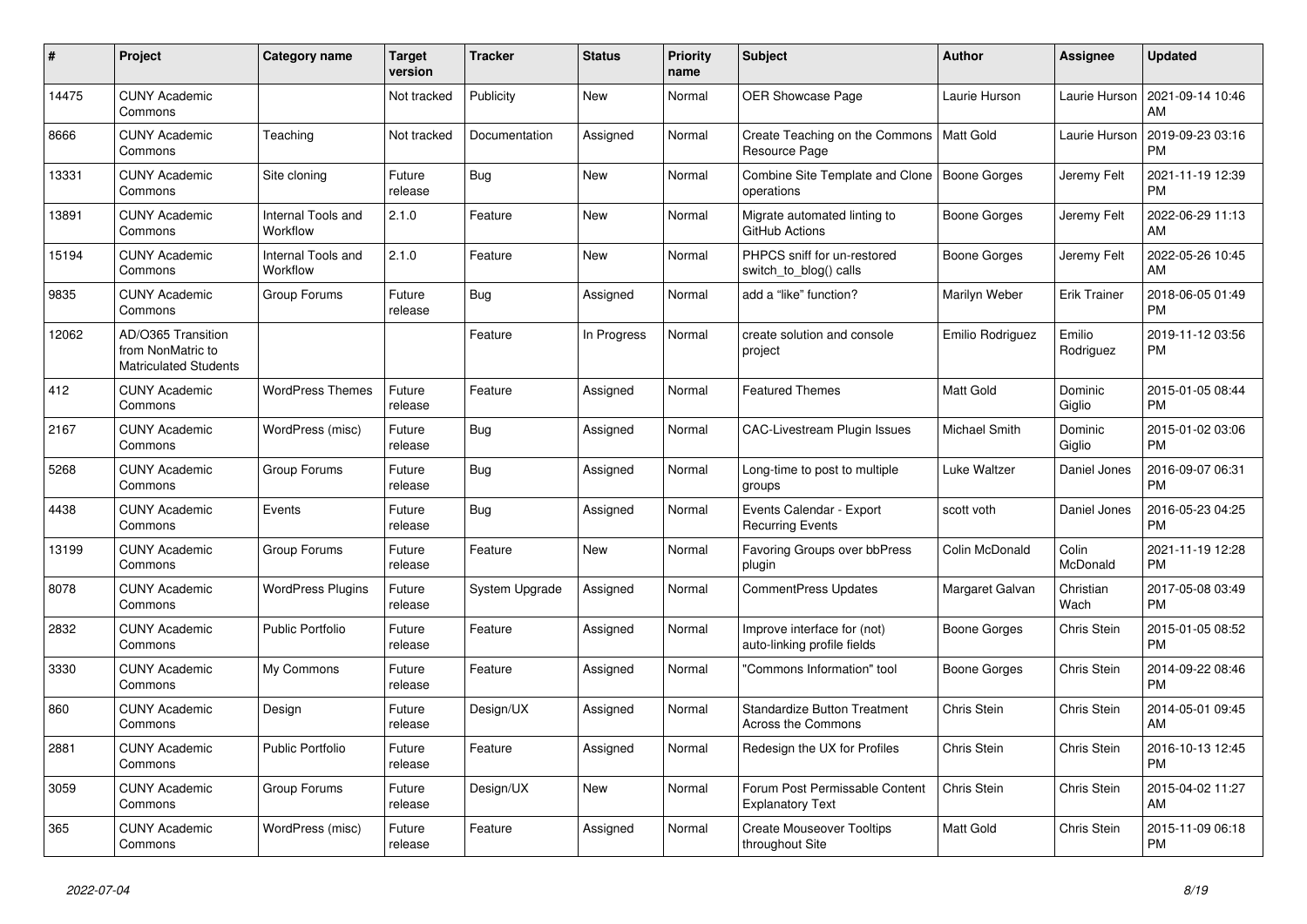| #     | <b>Project</b>                  | Category name            | Target<br>version | <b>Tracker</b> | <b>Status</b>        | <b>Priority</b><br>name | <b>Subject</b>                                                                            | <b>Author</b>       | Assignee        | <b>Updated</b>                |
|-------|---------------------------------|--------------------------|-------------------|----------------|----------------------|-------------------------|-------------------------------------------------------------------------------------------|---------------------|-----------------|-------------------------------|
| 1544  | <b>CUNY Academic</b><br>Commons | Groups (misc)            | Future<br>release | Feature        | Reporter<br>Feedback | Normal                  | Group Filtering and Sorting                                                               | <b>Matt Gold</b>    | Chris Stein     | 2019-03-01 02:25<br><b>PM</b> |
| 3770  | <b>CUNY Academic</b><br>Commons | Public Portfolio         | Future<br>release | Feature        | Assigned             | Normal                  | Improve Layout/Formatting of<br>Positions Area on Public Portfolios                       | <b>Matt Gold</b>    | Chris Stein     | 2015-04-01 09:17<br><b>PM</b> |
| 9028  | <b>CUNY Academic</b><br>Commons | Onboarding               | Future<br>release | Feature        | Assigned             | Normal                  | suggest groups to new members<br>during the registration process                          | Matt Gold           | Chris Stein     | 2018-10-24 12:34<br><b>PM</b> |
| 2754  | <b>CUNY Academic</b><br>Commons | Design                   | Future<br>release | Feature        | Assigned             | Normal                  | Determine strategy for CAC logo<br>handling in top header                                 | Micki Kaufman       | Chris Stein     | 2015-01-05 08:53<br><b>PM</b> |
| 5827  | <b>CUNY Academic</b><br>Commons | <b>Public Portfolio</b>  | Future<br>release | Bug            | Assigned             | Normal                  | Academic Interests square bracket<br>links not working                                    | scott voth          | Chris Stein     | 2016-08-11 11:59<br><b>PM</b> |
| 10354 | <b>CUNY Academic</b><br>Commons | <b>Public Portfolio</b>  | Future<br>release | Feature        | New                  | Normal                  | Opt out of Having a Profile Page                                                          | scott voth          | Chris Stein     | 2020-05-12 10:43<br>AM.       |
| 618   | <b>CUNY Academic</b><br>Commons | <b>BuddyPress Docs</b>   | Future<br>release | Feature        | Assigned             | Normal                  | BuddyPress Docs: export formats                                                           | <b>Boone Gorges</b> | Boone<br>Gorges | 2015-11-09 05:38<br><b>PM</b> |
| 1422  | <b>CUNY Academic</b><br>Commons | <b>BuddyPress Docs</b>   | Future<br>release | Feature        | Assigned             | Normal                  | Make "created Doc" activity icons<br>non-mini                                             | Boone Gorges        | Boone<br>Gorges | 2015-11-09 05:48<br><b>PM</b> |
| 1508  | <b>CUNY Academic</b><br>Commons | WordPress (misc)         | Future<br>release | Feature        | Assigned             | Normal                  | Share login cookies across<br>mapped domains                                              | Boone Gorges        | Boone<br>Gorges | 2012-07-02 12:12<br><b>PM</b> |
| 1744  | <b>CUNY Academic</b><br>Commons | <b>BuddyPress Docs</b>   | Future<br>release | Feature        | Assigned             | Normal                  | Spreadsheet-style Docs                                                                    | Boone Gorges        | Boone<br>Gorges | 2015-11-09 06:13<br><b>PM</b> |
| 3002  | <b>CUNY Academic</b><br>Commons | Search                   | Future<br>release | Feature        | Assigned             | Normal                  | Overhaul CAC search by using<br>external search appliance                                 | Boone Gorges        | Boone<br>Gorges | 2020-07-15 03:05<br><b>PM</b> |
| 3193  | <b>CUNY Academic</b><br>Commons | Group Forums             | Future<br>release | Feature        | Assigned             | Normal                  | bbPress 2.x dynamic roles and<br><b>RBE</b>                                               | Boone Gorges        | Boone<br>Gorges | 2014-09-30 01:30<br><b>PM</b> |
| 3580  | <b>CUNY Academic</b><br>Commons | Group Blogs              | Future<br>release | Feature        | <b>New</b>           | Normal                  | Multiple blogs per group                                                                  | Boone Gorges        | Boone<br>Gorges | 2018-02-20 02:02<br><b>PM</b> |
| 4481  | <b>CUNY Academic</b><br>Commons | Events                   | Future<br>release | Feature        | New                  | Normal                  | Group admins/mods should have<br>the ability to unlink an event from<br>the group         | Boone Gorges        | Boone<br>Gorges | 2017-04-24 03:53<br><b>PM</b> |
| 5234  | <b>CUNY Academic</b><br>Commons | Membership               | Future<br>release | Feature        | Assigned             | Normal                  | Write Unconfirmed patch for WP                                                            | Boone Gorges        | Boone<br>Gorges | 2016-10-24 11:18<br>AM        |
| 7022  | <b>CUNY Academic</b><br>Commons | Announcements            | Future<br>release | <b>Bug</b>     | New                  | Normal                  | Sitewide announcements should<br>be displayed on, and dismissable<br>from, mapped domains | Boone Gorges        | Boone<br>Gorges | 2018-03-22 10:18<br>AM        |
| 7663  | <b>CUNY Academic</b><br>Commons | Social Paper             | Future<br>release | <b>Bug</b>     | <b>New</b>           | Normal                  | Social Paper notifications not<br>formatted correctly on secondary<br>sites               | Boone Gorges        | Boone<br>Gorges | 2018-04-16 03:52<br><b>PM</b> |
| 9926  | <b>CUNY Academic</b><br>Commons | <b>WordPress Plugins</b> | Future<br>release | Bug            | New                  | Normal                  | twitter-mentions-as-comments<br>cron jobs can run long                                    | Boone Gorges        | Boone<br>Gorges | 2018-10-24 12:34<br>PM        |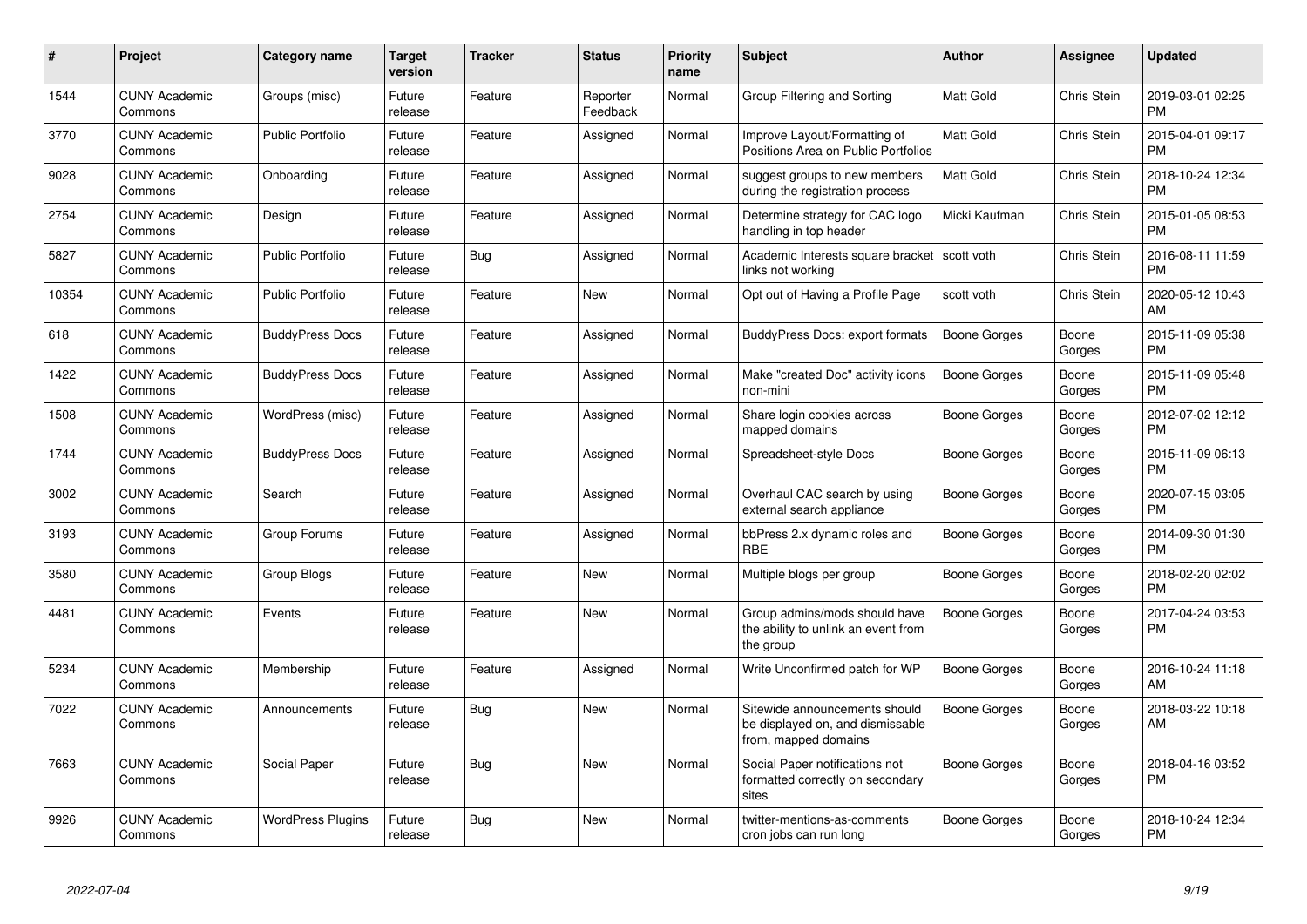| #     | <b>Project</b>                  | Category name              | <b>Target</b><br>version | <b>Tracker</b> | <b>Status</b>        | <b>Priority</b><br>name | <b>Subject</b>                                                                             | <b>Author</b>       | Assignee        | <b>Updated</b>                |
|-------|---------------------------------|----------------------------|--------------------------|----------------|----------------------|-------------------------|--------------------------------------------------------------------------------------------|---------------------|-----------------|-------------------------------|
| 10794 | <b>CUNY Academic</b><br>Commons | Performance                | Not tracked              | <b>Bug</b>     | New                  | Normal                  | Memcached connection<br>occasionally breaks                                                | Boone Gorges        | Boone<br>Gorges | 2018-12-06 03:30<br><b>PM</b> |
| 11945 | <b>CUNY Academic</b><br>Commons | Reckoning                  | Future<br>release        | Feature        | Reporter<br>Feedback | Normal                  | Add Comments bubble to<br>Reckoning views                                                  | Boone Gorges        | Boone<br>Gorges | 2019-11-12 05:14<br><b>PM</b> |
| 12042 | <b>CUNY Academic</b><br>Commons | <b>Email Notifications</b> | Future<br>release        | Feature        | New                  | Normal                  | Improved error logging for BPGES<br>send queue                                             | <b>Boone Gorges</b> | Boone<br>Gorges | 2021-11-19 12:25<br><b>PM</b> |
| 12091 | <b>CUNY Academic</b><br>Commons | <b>Group Files</b>         | Future<br>release        | Feature        | <b>New</b>           | Normal                  | Improved pre-upload file validation<br>for bp-group-documents                              | <b>Boone Gorges</b> | Boone<br>Gorges | 2019-11-14 01:21<br><b>PM</b> |
| 12911 | <b>CUNY Academic</b><br>Commons |                            | Not tracked              | Feature        | New                  | Normal                  | Block access to xmlrpc.php based<br>on User-Agent                                          | <b>Boone Gorges</b> | Boone<br>Gorges | 2020-06-09 05:12<br><b>PM</b> |
| 13466 | <b>CUNY Academic</b><br>Commons | Cavalcade                  | Future<br>release        | Feature        | New                  | Normal                  | Automated cleanup for duplicate<br>Cavalcade tasks                                         | Boone Gorges        | Boone<br>Gorges | 2020-10-13 05:24<br><b>PM</b> |
| 13835 | <b>CUNY Academic</b><br>Commons | WordPress (misc)           | Future<br>release        | Feature        | <b>New</b>           | Normal                  | Allow OneSearch widget to have<br>'CUNY' as campus                                         | Boone Gorges        | Boone<br>Gorges | 2021-11-19 12:39<br><b>PM</b> |
| 14184 | <b>CUNY Academic</b><br>Commons | Public Portfolio           | Future<br>release        | Feature        | <b>New</b>           | Normal                  | Centralized mechanism for storing<br>Campus affiliations                                   | <b>Boone Gorges</b> | Boone<br>Gorges | 2022-01-04 11:35<br>AM        |
| 14309 | <b>CUNY Academic</b><br>Commons | Group Library              | Future<br>release        | Feature        | New                  | Normal                  | Better handling of<br>bp group document file download<br>attempts when file is not present | Boone Gorges        | Boone<br>Gorges | 2021-11-19 12:28<br><b>PM</b> |
| 14987 | <b>CUNY Academic</b><br>Commons | <b>WordPress Plugins</b>   | Future<br>release        | Bug            | <b>New</b>           | Normal                  | Elementor update causes<br>database freeze-up                                              | Boone Gorges        | Boone<br>Gorges | 2021-11-29 12:02<br><b>PM</b> |
| 15883 | <b>CUNY Academic</b><br>Commons |                            | 2.1.0                    | Feature        | New                  | Normal                  | Release BPGES update                                                                       | Boone Gorges        | Boone<br>Gorges | 2022-05-26 10:39<br>AM        |
| 16092 | <b>CUNY Academic</b><br>Commons |                            | Future<br>release        | Feature        | Hold                 | Normal                  | Don't show main site in Site<br>search results                                             | Boone Gorges        | Boone<br>Gorges | 2022-05-17 03:12<br><b>PM</b> |
| 1460  | <b>CUNY Academic</b><br>Commons | Analytics                  | Future<br>release        | Feature        | Assigned             | Normal                  | Update System Report                                                                       | <b>Brian Foote</b>  | Boone<br>Gorges | 2015-11-09 06:13<br><b>PM</b> |
| 13370 | <b>CUNY Academic</b><br>Commons | Group Library              | Future<br>release        | Feature        | New                  | Normal                  | Library bulk deletion and folder<br>editing                                                | Colin McDonald      | Boone<br>Gorges | 2020-10-13 10:41<br>AM        |
| 15210 | <b>CUNY Academic</b><br>Commons | Analytics                  | Not tracked              | Design/UX      | New                  | Normal                  | Google Analytics improvements                                                              | Colin McDonald      | Boone<br>Gorges | 2022-05-24 10:47<br>AM        |
| 9289  | <b>CUNY Academic</b><br>Commons | <b>WordPress Plugins</b>   | Future<br>release        | Bug            | Reporter<br>Feedback | Normal                  | Email Users Plugin                                                                         | Laurie Hurson       | Boone<br>Gorges | 2018-10-24 12:34<br><b>PM</b> |
| 12121 | <b>CUNY Academic</b><br>Commons | <b>WordPress Plugins</b>   | 2.0.3                    | Feature        | Reporter<br>Feedback | Normal                  | Embedding H5P Iframes on<br><b>Commons Site</b>                                            | Laurie Hurson       | Boone<br>Gorges | 2022-06-29 11:32<br>AM        |
| 12438 | <b>CUNY Academic</b><br>Commons | Courses                    | Not tracked              | Bug            | New                  | Normal                  | Site appearing twice                                                                       | Laurie Hurson       | Boone<br>Gorges | 2020-02-18 01:34<br><b>PM</b> |
| 14504 | <b>CUNY Academic</b><br>Commons |                            | Not tracked              | Publicity      | Reporter<br>Feedback | Normal                  | Adding showcases to home page<br>menu                                                      | Laurie Hurson       | Boone<br>Gorges | 2022-01-19 03:26<br><b>PM</b> |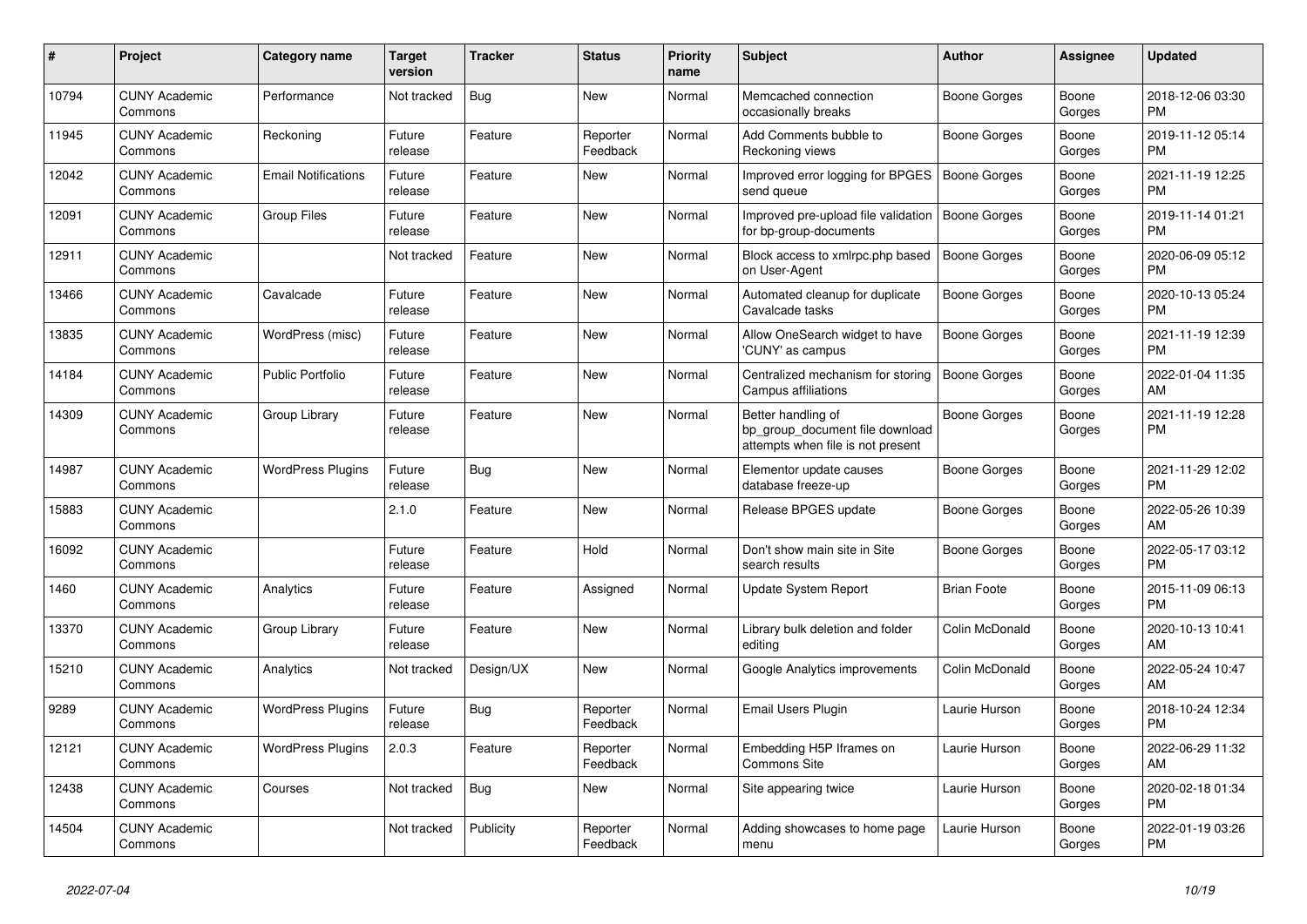| #     | <b>Project</b>                  | Category name            | <b>Target</b><br>version | <b>Tracker</b> | <b>Status</b>        | <b>Priority</b><br>name | <b>Subject</b>                                                                             | <b>Author</b>    | Assignee        | <b>Updated</b>                |
|-------|---------------------------------|--------------------------|--------------------------|----------------|----------------------|-------------------------|--------------------------------------------------------------------------------------------|------------------|-----------------|-------------------------------|
| 16199 | <b>CUNY Academic</b><br>Commons | <b>Directories</b>       | 2.0.3                    | Bug            | <b>New</b>           | Normal                  | Removed "Semester" Filter from<br><b>Courses Directory</b>                                 | Laurie Hurson    | Boone<br>Gorges | 2022-06-29 11:32<br>AM        |
| 7981  | <b>CUNY Academic</b><br>Commons | Social Paper             | Future<br>release        | <b>Bug</b>     | <b>New</b>           | Normal                  | Social Paper comments should<br>not go to spam                                             | Luke Waltzer     | Boone<br>Gorges | 2018-04-16 03:52<br><b>PM</b> |
| 8835  | <b>CUNY Academic</b><br>Commons | Blogs (BuddyPress)       | Future<br>release        | Feature        | New                  | Normal                  | Extend cuny.is shortlinks to sites                                                         | Luke Waltzer     | Boone<br>Gorges | 2022-04-26 11:59<br>AM        |
| 9211  | <b>CUNY Academic</b><br>Commons | <b>WordPress Plugins</b> | Future<br>release        | Support        | Reporter<br>Feedback | Normal                  | Auto-Role Setting in Forum Plugin<br><b>Causing Some Confusion</b>                         | Luke Waltzer     | Boone<br>Gorges | 2018-03-13 11:44<br>AM        |
| 9895  | <b>CUNY Academic</b><br>Commons | Onboarding               | Future<br>release        | Feature        | Assigned             | Normal                  | Add "Accept Invitation"<br>link/button/function to Group<br>and/or Site invitation emails? | Luke Waltzer     | Boone<br>Gorges | 2018-06-07 12:42<br><b>PM</b> |
| 9207  | <b>CUNY Academic</b><br>Commons |                          | Future<br>release        | Support        | Reporter<br>Feedback | Normal                  | display dashboards made in<br>Tableau?                                                     | Marilyn Weber    | Boone<br>Gorges | 2018-04-10 10:42<br>AM        |
| 287   | <b>CUNY Academic</b><br>Commons | WordPress (misc)         | Future<br>release        | Feature        | Assigned             | Normal                  | Create troubleshooting tool for<br>account sign-up                                         | Matt Gold        | Boone<br>Gorges | 2015-11-09 06:17<br>PM        |
| 377   | <b>CUNY Academic</b><br>Commons | BuddyPress (misc)        | Future<br>release        | Feature        | Assigned             | Normal                  | Like buttons                                                                               | Matt Gold        | Boone<br>Gorges | 2010-11-16 05:13<br><b>PM</b> |
| 435   | <b>CUNY Academic</b><br>Commons | BuddyPress (misc)        | Future<br>release        | Feature        | Assigned             | Normal                  | Include Avatar Images in Forum<br><b>Post Notification Emails</b>                          | Matt Gold        | Boone<br>Gorges | 2010-12-08 12:40<br><b>PM</b> |
| 500   | <b>CUNY Academic</b><br>Commons | BuddyPress (misc)        | Future<br>release        | Feature        | Assigned             | Normal                  | <b>Export Group Data</b>                                                                   | <b>Matt Gold</b> | Boone<br>Gorges | 2010-12-19 12:09<br><b>PM</b> |
| 554   | <b>CUNY Academic</b><br>Commons | BuddyPress (misc)        | Future<br>release        | Feature        | Assigned             | Normal                  | Add Trackback notifications to<br>site-wide activity feed                                  | Matt Gold        | Boone<br>Gorges | 2015-11-09 06:19<br><b>PM</b> |
| 599   | <b>CUNY Academic</b><br>Commons | BuddyPress (misc)        | Future<br>release        | Feature        | Assigned             | Normal                  | Consider adding rating plugins for<br><b>BuddyPress/BBPress</b>                            | <b>Matt Gold</b> | Boone<br>Gorges | 2011-08-22 06:50<br><b>PM</b> |
| 635   | <b>CUNY Academic</b><br>Commons | BuddyPress (misc)        | Future<br>release        | Feature        | Assigned             | Normal                  | Big Blue Button -<br>Videoconferencing in Groups and<br><b>Blogs</b>                       | Matt Gold        | Boone<br>Gorges | 2011-03-14 03:24<br><b>PM</b> |
| 658   | <b>CUNY Academic</b><br>Commons | <b>WordPress Plugins</b> | Future<br>release        | Feature        | Assigned             | Normal                  | Rebulid Sitewide Tag Suggestion                                                            | Matt Gold        | Boone<br>Gorges | 2015-01-05 08:47<br><b>PM</b> |
| 2523  | <b>CUNY Academic</b><br>Commons | <b>BuddyPress Docs</b>   | Future<br>release        | Feature        | Assigned             | Normal                  | Allow Users to Upload Images to<br><b>BP</b> Docs                                          | <b>Matt Gold</b> | Boone<br>Gorges | 2015-11-09 06:14<br><b>PM</b> |
| 3042  | <b>CUNY Academic</b><br>Commons | Public Portfolio         | Future<br>release        | Feature        | Assigned             | Normal                  | Browsing member interests                                                                  | <b>Matt Gold</b> | Boone<br>Gorges | 2015-03-21 09:04<br><b>PM</b> |
| 3220  | <b>CUNY Academic</b><br>Commons | <b>Public Portfolio</b>  | Future<br>release        | Feature        | Assigned             | Normal                  | Add indent/outdent option to<br>Formatting Buttons on Profile<br>Page                      | Matt Gold        | Boone<br>Gorges | 2014-05-21 10:39<br>PM        |
| 3308  | <b>CUNY Academic</b><br>Commons | Group Invitations        | Future<br>release        | Feature        | Assigned             | Normal                  | Allow members to rescind group<br>invitations                                              | Matt Gold        | Boone<br>Gorges | 2015-04-01 08:53<br><b>PM</b> |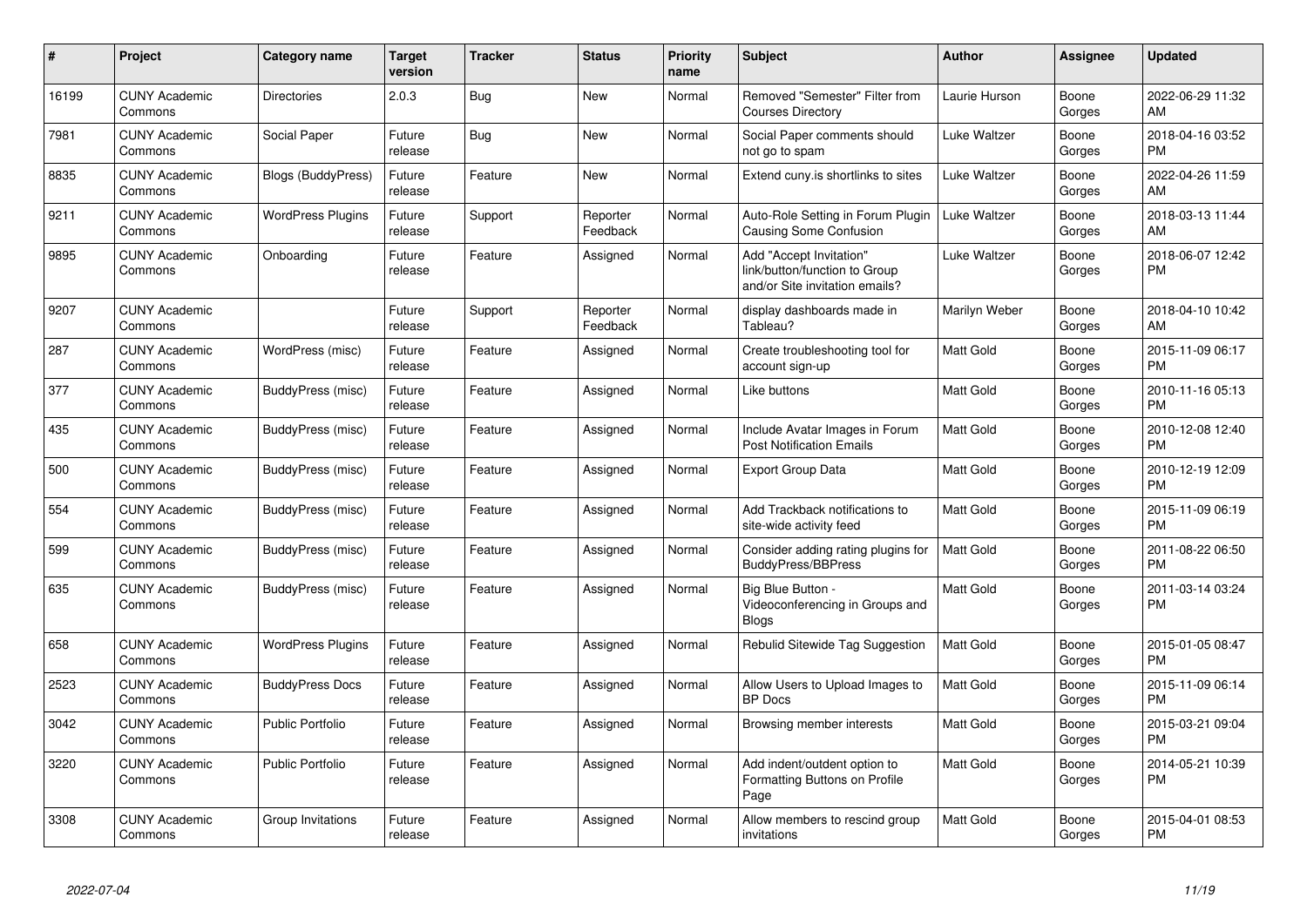| $\#$  | Project                         | <b>Category name</b>       | <b>Target</b><br>version | <b>Tracker</b> | <b>Status</b>        | <b>Priority</b><br>name | <b>Subject</b>                                                   | <b>Author</b>    | <b>Assignee</b> | <b>Updated</b>                |
|-------|---------------------------------|----------------------------|--------------------------|----------------|----------------------|-------------------------|------------------------------------------------------------------|------------------|-----------------|-------------------------------|
| 3419  | <b>CUNY Academic</b><br>Commons | Group Invitations          | 1.6.14                   | <b>Bug</b>     | Testing<br>Required  | Normal                  | Neatening the display of<br>messages on group requests           | <b>Matt Gold</b> | Boone<br>Gorges | 2014-09-01 09:29<br><b>PM</b> |
| 3759  | <b>CUNY Academic</b><br>Commons | WordPress (misc)           | Future<br>release        | Feature        | Assigned             | Normal                  | Review Interface for Adding Users<br>to Blogs                    | <b>Matt Gold</b> | Boone<br>Gorges | 2015-03-24 05:52<br><b>PM</b> |
| 3768  | <b>CUNY Academic</b><br>Commons | Public Portfolio           | Future<br>release        | Feature        | Assigned             | Normal                  | Institutions/Past positions on<br>public portfolios              | Matt Gold        | Boone<br>Gorges | 2018-04-23 10:44<br>AM        |
| 4053  | <b>CUNY Academic</b><br>Commons | Events                     | Future<br>release        | Feature        | Assigned             | Normal                  | Create new tab for past events                                   | <b>Matt Gold</b> | Boone<br>Gorges | 2015-05-12 02:10<br><b>PM</b> |
| 4238  | <b>CUNY Academic</b><br>Commons | Events                     | Future<br>release        | Feature        | Assigned             | Normal                  | Copy Events to Other Groups?                                     | <b>Matt Gold</b> | Boone<br>Gorges | 2015-07-02 10:08<br>AM        |
| 4903  | <b>CUNY Academic</b><br>Commons | Events                     | Future<br>release        | Design/UX      | Assigned             | Normal                  | Improving visual appearance of<br>event calendars                | Matt Gold        | Boone<br>Gorges | 2016-10-13 11:51<br>AM        |
| 4980  | <b>CUNY Academic</b><br>Commons | Home Page                  | Future<br>release        | Feature        | Assigned             | Normal                  | CAC Featured Content -- Adding<br>Randomization                  | Matt Gold        | Boone<br>Gorges | 2016-12-12 03:01<br><b>PM</b> |
| 5696  | <b>CUNY Academic</b><br>Commons | Events                     | Future<br>release        | Feature        | Assigned             | Normal                  | Events Calendar - display options<br>/ calendar aggregation      | <b>Matt Gold</b> | Boone<br>Gorges | 2016-10-13 11:44<br>AM        |
| 6014  | <b>CUNY Academic</b><br>Commons | Publicity                  | Future<br>release        | Publicity      | Reporter<br>Feedback | Normal                  | Google search listing                                            | <b>Matt Gold</b> | Boone<br>Gorges | 2016-09-21 03:48<br><b>PM</b> |
| 8756  | <b>CUNY Academic</b><br>Commons | Group Blogs                | Future<br>release        | Feature        | Hold                 | Normal                  | Connect multiple blogs to one<br>group?                          | Matt Gold        | Boone<br>Gorges | 2017-09-30 10:42<br>AM        |
| 8836  | <b>CUNY Academic</b><br>Commons | <b>Blogs (BuddyPress)</b>  | Future<br>release        | Feature        | Assigned             | Normal                  | Redesign site launch process                                     | Matt Gold        | Boone<br>Gorges | 2019-10-03 02:49<br><b>PM</b> |
| 8900  | <b>CUNY Academic</b><br>Commons | Accessibility              | Future<br>release        | Feature        | Assigned             | Normal                  | Look into tools to enforce<br>accessibility in WP environment    | Matt Gold        | Boone<br>Gorges | 2022-04-26 11:59<br>AM        |
| 8901  | <b>CUNY Academic</b><br>Commons | Accessibility              | Future<br>release        | Feature        | Assigned             | Normal                  | Theme analysis for accessibility                                 | <b>Matt Gold</b> | Boone<br>Gorges | 2022-04-26 11:59<br>AM        |
| 9941  | <b>CUNY Academic</b><br>Commons | Wiki                       | Not tracked              | Support        | Assigned             | Normal                  | Wiki functionality                                               | Matt Gold        | Boone<br>Gorges | 2018-06-26 10:57<br>AM        |
| 9947  | <b>CUNY Academic</b><br>Commons | <b>WordPress Plugins</b>   | Future<br>release        | Feature        | Reporter<br>Feedback | Normal                  | Install H5P quiz plugin                                          | Matt Gold        | Boone<br>Gorges | 2018-09-11 11:01<br>AM        |
| 9979  | <b>CUNY Academic</b><br>Commons | <b>Email Notifications</b> | Not tracked              | Bug            | Reporter<br>Feedback | Normal                  | Reports of slow email activation<br>emails                       | <b>Matt Gold</b> | Boone<br>Gorges | 2018-08-29 09:40<br><b>PM</b> |
| 10040 | <b>CUNY Academic</b><br>Commons | WordPress (misc)           | Not tracked              | <b>Bug</b>     | Reporter<br>Feedback | Normal                  | User doesn't see full list of themes                             | Matt Gold        | Boone<br>Gorges | 2018-07-25 10:12<br>AM        |
| 13949 | <b>CUNY Academic</b><br>Commons |                            | Not tracked              | <b>Bug</b>     | New                  | Normal                  | Continued debugging of runaway<br>MySQL connections              | Matt Gold        | Boone<br>Gorges | 2021-09-14 10:42<br>AM        |
| 15604 | CUNY Academic<br>Commons        | <b>Email Notifications</b> | Future<br>release        | Feature        | Assigned             | Normal                  | <b>Restructure Commons Group</b><br><b>Digest Email Messages</b> | Matt Gold        | Boone<br>Gorges | 2022-05-26 10:45<br>AM        |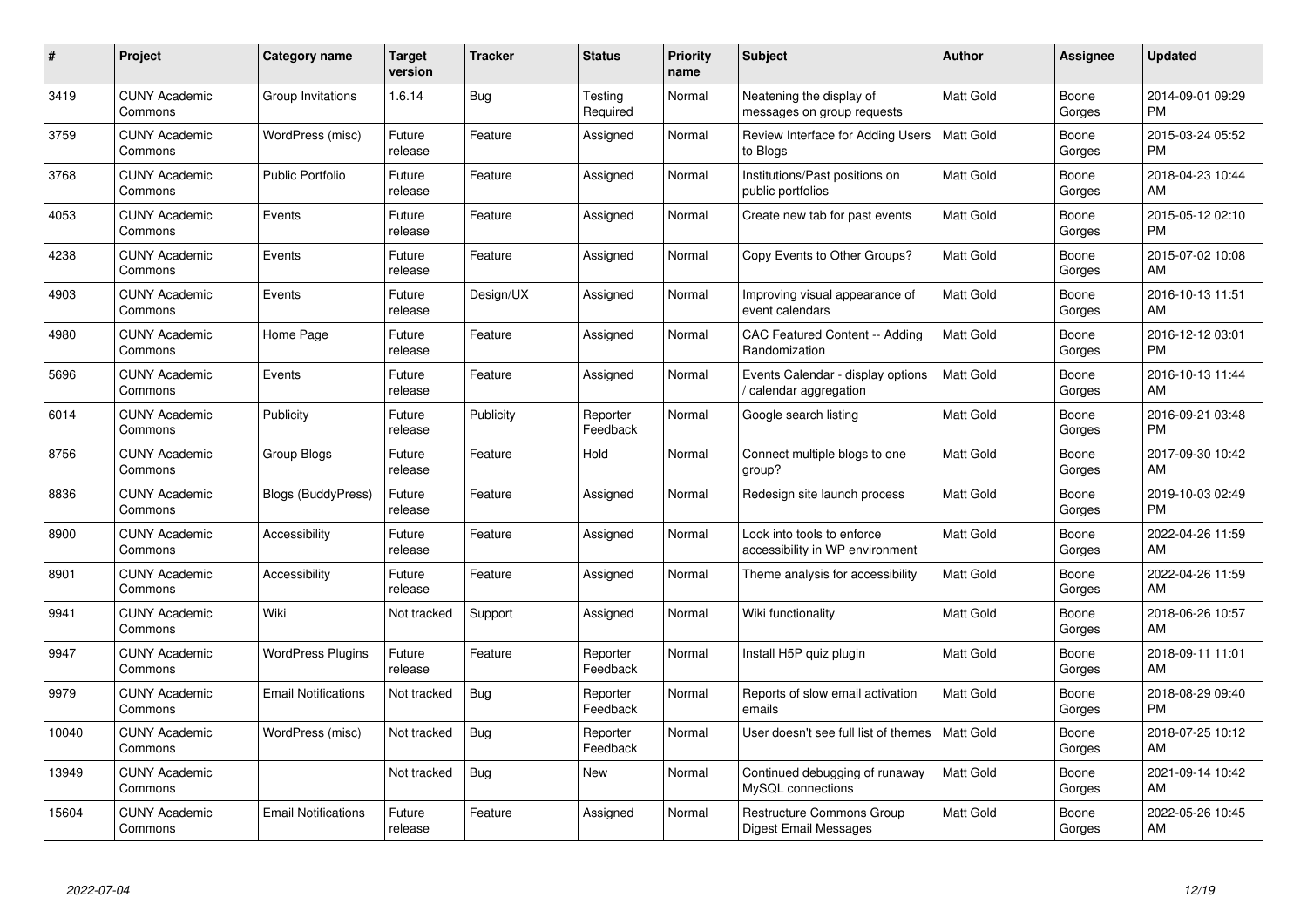| #     | Project                         | <b>Category name</b>     | Target<br>version | <b>Tracker</b> | <b>Status</b>        | <b>Priority</b><br>name | <b>Subject</b>                                                                      | <b>Author</b>           | <b>Assignee</b> | <b>Updated</b>                |
|-------|---------------------------------|--------------------------|-------------------|----------------|----------------------|-------------------------|-------------------------------------------------------------------------------------|-------------------------|-----------------|-------------------------------|
| 16307 | <b>CUNY Academic</b><br>Commons |                          |                   | Bug            | <b>New</b>           | Normal                  | Add brief messaging to<br>accept/decline group membership<br>requests               | Matt Gold               | Boone<br>Gorges | 2022-06-27 06:13<br>PM.       |
| 2753  | <b>CUNY Academic</b><br>Commons | <b>Public Portfolio</b>  | Future<br>release | Feature        | <b>New</b>           | Normal                  | Create actual actual tagification in<br>academic interests and other<br>fields      | Micki Kaufman           | Boone<br>Gorges | 2015-01-05 08:52<br>PM.       |
| 3475  | <b>CUNY Academic</b><br>Commons | Events                   | Future<br>release | Feature        | Assigned             | Normal                  | Request to add plugin to<br>streamline room<br>booking/appointment booking          | Naomi Barrettara        | Boone<br>Gorges | 2014-12-01 05:14<br>PM.       |
| 11449 | <b>CUNY Academic</b><br>Commons | WordPress - Media        | Not tracked       | Support        | Reporter<br>Feedback | Normal                  | Cloning Media Library for JITP<br>from Staging to Production Site                   | Patrick DeDauw          | Boone<br>Gorges | 2019-05-13 12:00<br>PM        |
| 14483 | <b>CUNY Academic</b><br>Commons | WordPress - Media        | Not tracked       | Bug            | Reporter<br>Feedback | Normal                  | Wordpress PDF Embed Stopped<br>Working after JITP Media Clone                       | Patrick DeDauw          | Boone<br>Gorges | 2021-05-20 01:51<br><b>PM</b> |
| 5182  | <b>CUNY Academic</b><br>Commons | Social Paper             | Future<br>release | Design/UX      | New                  | Normal                  | "Publishing" a private paper on<br>social paper?                                    | Raffi<br>Khatchadourian | Boone<br>Gorges | 2016-10-13 04:12<br><b>PM</b> |
| 15242 | <b>CUNY Academic</b><br>Commons | Performance              | Not tracked       | Bug            | Reporter<br>Feedback | Normal                  | Slugist site                                                                        | Raffi<br>Khatchadourian | Boone<br>Gorges | 2022-02-07 11:14<br>AM        |
| 14908 | <b>CUNY Academic</b><br>Commons | Performance              |                   | Bug            | New                  | Normal                  | Stale object cache on cdev                                                          | Raymond Hoh             | Boone<br>Gorges | 2021-12-07 09:45<br>AM        |
| 4592  | <b>CUNY Academic</b><br>Commons | Events                   | Future<br>release | Design/UX      | New                  | Normal                  | Event Creation - Venue Dropdown<br>Slow                                             | Samantha Raddatz        | Boone<br>Gorges | 2015-09-14 04:56<br><b>PM</b> |
| 585   | <b>CUNY Academic</b><br>Commons | Group Forums             | Future<br>release | Feature        | Assigned             | Normal                  | Merge Forum Topics                                                                  | Sarah Morgano           | Boone<br>Gorges | 2011-07-06 04:11<br><b>PM</b> |
| 1888  | <b>CUNY Academic</b><br>Commons | Home Page                | Future<br>release | Feature        | Assigned             | Normal                  | Refactor BP MPO Activity Filter to<br>support proper pagination                     | Sarah Morgano           | Boone<br>Gorges | 2014-05-01 07:11<br>PM        |
| 9515  | <b>CUNY Academic</b><br>Commons | <b>WordPress Plugins</b> | Not tracked       | Bug            | Reporter<br>Feedback | Normal                  | Text to Speech plugin - "More<br>Slowly" checkbox not working                       | scott voth              | Boone<br>Gorges | 2018-06-13 02:26<br><b>PM</b> |
| 10226 | <b>CUNY Academic</b><br>Commons | Courses                  | Future<br>release | Feature        | New                  | Normal                  | Add "My Courses" to drop down<br>list                                               | scott voth              | Boone<br>Gorges | 2021-11-19 12:42<br><b>PM</b> |
| 11386 | <b>CUNY Academic</b><br>Commons | WordPress - Media        | Not tracked       | Support        | Reporter<br>Feedback | Normal                  | disappearing images                                                                 | scott voth              | Boone<br>Gorges | 2019-05-14 10:32<br>AM        |
| 11496 | <b>CUNY Academic</b><br>Commons | Public Portfolio         | 1.15.2            | Support        | New                  | Normal                  | Replace Twitter Icon on Member<br>Portfolio page                                    | scott voth              | Boone<br>Gorges | 2019-06-06 01:03<br><b>PM</b> |
| 11531 | <b>CUNY Academic</b><br>Commons | Events                   | Future<br>release | Feature        | New                  | Normal                  | Main Events calendar should<br>include non-public events that<br>user has access to | scott voth              | Boone<br>Gorges | 2019-06-11 10:00<br>AM        |
| 14113 | <b>CUNY Academic</b><br>Commons | WordPress (misc)         | Future<br>release | Bug            | Hold                 | Normal                  | Block Editor Not Working on this<br>page - Json error                               | scott voth              | Boone<br>Gorges | 2021-03-05 11:01<br>AM        |
| 15767 | <b>CUNY Academic</b><br>Commons | WordPress (misc)         |                   | Support        | New                  | Normal                  | Site loading slowly                                                                 | scott voth              | Boone<br>Gorges | 2022-04-04 08:56<br>PM        |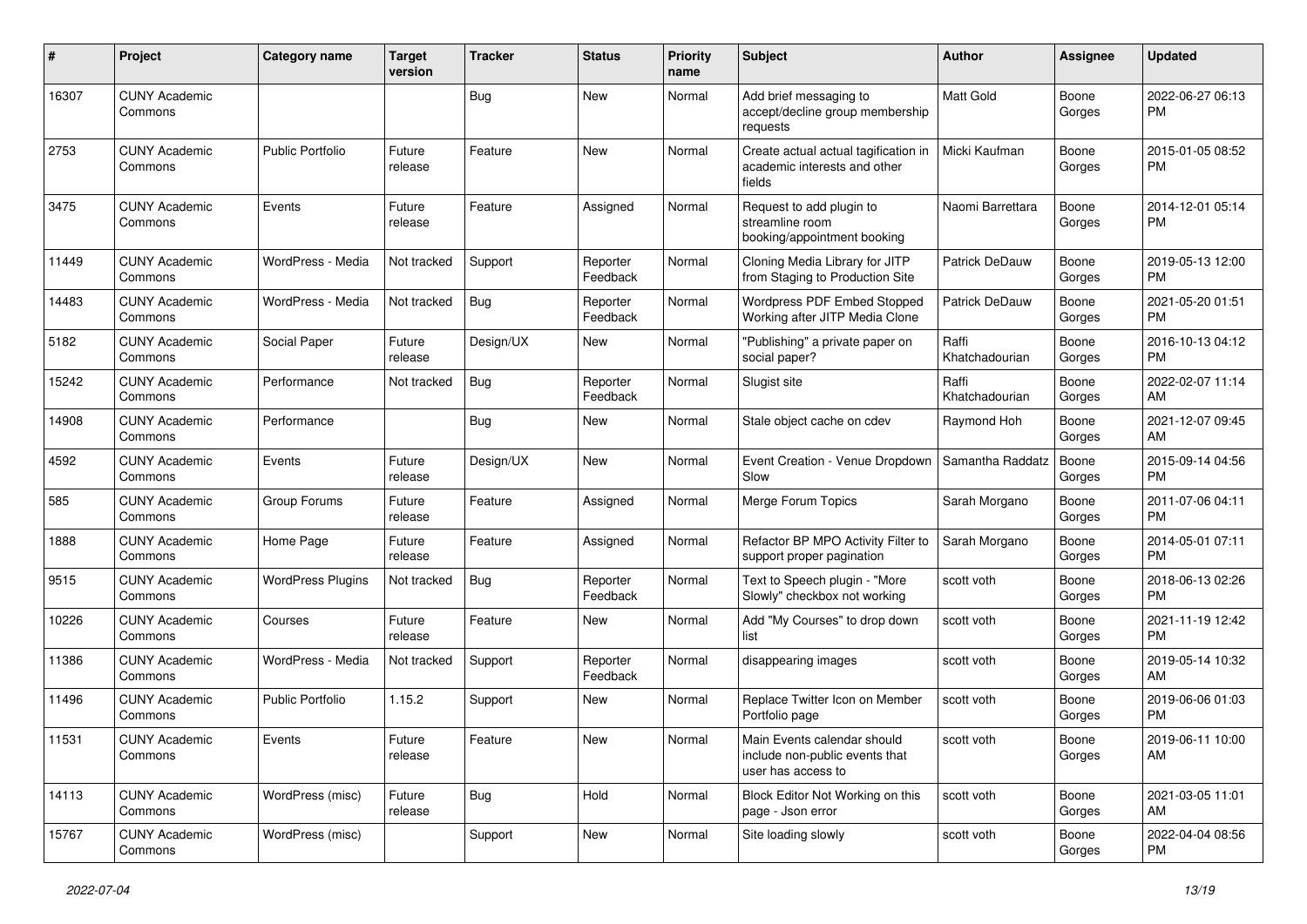| #     | Project                         | Category name            | <b>Target</b><br>version | <b>Tracker</b> | <b>Status</b>        | <b>Priority</b><br>name | <b>Subject</b>                                                                                               | Author              | <b>Assignee</b>   | <b>Updated</b>                |
|-------|---------------------------------|--------------------------|--------------------------|----------------|----------------------|-------------------------|--------------------------------------------------------------------------------------------------------------|---------------------|-------------------|-------------------------------|
| 10368 | <b>CUNY Academic</b><br>Commons |                          | Future<br>release        | Feature        | Assigned             | Normal                  | Use ORCID data to populate<br>academic profile page                                                          | Stephen Francoeur   | Boone<br>Gorges   | 2018-09-25 01:53<br><b>PM</b> |
| 11968 | JustPublics@365<br>MediaCamp    |                          |                          | Feature        | New                  | Normal                  | Nanoscience Retractable Display<br>Unit                                                                      | Donald Cherry       | Bonnie<br>Eissner | 2021-02-19 08:50<br>AM        |
| 5488  | <b>CUNY Academic</b><br>Commons | Social Paper             | Future<br>release        | Bug            | New                  | Normal                  | Add a "last edited by" field to<br>Social Paper group directories                                            | Boone Gorges        |                   | 2016-04-21 10:05<br><b>PM</b> |
| 5489  | <b>CUNY Academic</b><br>Commons | Social Paper             | Future<br>release        | Feature        | New                  | Normal                  | Asc/desc sorting for Social Paper<br>directories                                                             | Boone Gorges        |                   | 2016-04-21 10:06<br><b>PM</b> |
| 6332  | <b>CUNY Academic</b><br>Commons | WordPress (misc)         | Future<br>release        | Feature        | New                  | Normal                  | Allow uploaded files to be marked<br>as private in an ad hoc way                                             | Boone Gorges        |                   | 2016-10-17 11:41<br><b>PM</b> |
| 9720  | <b>CUNY Academic</b><br>Commons | Authentication           | Future<br>release        | Feature        | New                  | Normal                  | The Commons should be an<br>oAuth provider                                                                   | Boone Gorges        |                   | 2019-03-01 02:04<br><b>PM</b> |
| 10380 | <b>CUNY Academic</b><br>Commons | WordPress (misc)         | Future<br>release        | Feature        | In Progress          | Normal                  | Remove blacklisted plugins                                                                                   | <b>Boone Gorges</b> |                   | 2022-04-26 12:00<br><b>PM</b> |
| 11024 | <b>CUNY Academic</b><br>Commons | WordPress (misc)         | Future<br>release        | Bug            | New                  | Normal                  | Subsites should not show "you<br>should update your .htaccess<br>now" notice after permalink setting<br>save | <b>Boone Gorges</b> |                   | 2019-01-28 01:35<br>PM.       |
| 11392 | <b>CUNY Academic</b><br>Commons |                          | Future<br>release        | Bug            | <b>New</b>           | Normal                  | Migrate users away from<br><b>StatPress</b>                                                                  | <b>Boone Gorges</b> |                   | 2019-04-23 03:53<br><b>PM</b> |
| 12436 | <b>CUNY Academic</b><br>Commons |                          | Not tracked              | Bug            | Assigned             | Normal                  | Nightly system downtime                                                                                      | Boone Gorges        |                   | 2020-08-01 09:30<br>AM        |
| 13048 | <b>CUNY Academic</b><br>Commons | Shortcodes and<br>embeds | Future<br>release        | Feature        | New                  | Normal                  | Jupyter Notebooks support                                                                                    | <b>Boone Gorges</b> |                   | 2020-07-14 11:46<br>AM        |
| 14842 | <b>CUNY Academic</b><br>Commons |                          | Not tracked              | Support        | Reporter<br>Feedback | Normal                  | Question about widgets and block<br>editor                                                                   | Gina Cherry         |                   | 2021-10-06 03:01<br><b>PM</b> |
| 6755  | <b>CUNY Academic</b><br>Commons | WordPress (misc)         | Future<br>release        | Bug            | New                  | Normal                  | Cannot Deactivate Plugin                                                                                     | Laura Kane          |                   | 2016-11-16 01:12<br><b>PM</b> |
| 11131 | <b>CUNY Academic</b><br>Commons |                          | Future<br>release        | Feature        | Reporter<br>Feedback | Normal                  | <b>Image Annotation Plugins</b>                                                                              | Laurie Hurson       |                   | 2019-02-26 11:33<br>AM        |
| 11415 | <b>CUNY Academic</b><br>Commons | <b>WordPress Plugins</b> | Not tracked              | Bug            | Reporter<br>Feedback | Normal                  | <b>Blog Subscriptions in Jetpack</b>                                                                         | Laurie Hurson       |                   | 2019-05-14 10:34<br>AM        |
| 11843 | <b>CUNY Academic</b><br>Commons | WordPress (misc)         | Future<br>release        | Design/UX      | New                  | Normal                  | Tweaking the Gutenberg Editor<br>Interface                                                                   | Laurie Hurson       |                   | 2022-04-26 12:00<br><b>PM</b> |
| 12328 | <b>CUNY Academic</b><br>Commons |                          | Not tracked              | Support        | New                  | Normal                  | Sign up Code for Non-CUNY<br>Faculty                                                                         | Laurie Hurson       |                   | 2020-01-28 10:25<br>AM        |
| 13650 | <b>CUNY Academic</b><br>Commons | Group Library            | Future<br>release        | Feature        | New                  | Normal                  | Forum Attachments in Group<br>Library                                                                        | Laurie Hurson       |                   | 2021-11-19 12:30<br><b>PM</b> |
| 14538 | <b>CUNY Academic</b><br>Commons |                          | Not tracked              | Support        | Reporter<br>Feedback | Normal                  | Weebly To Commons                                                                                            | Laurie Hurson       |                   | 2021-09-14 10:47<br>AM        |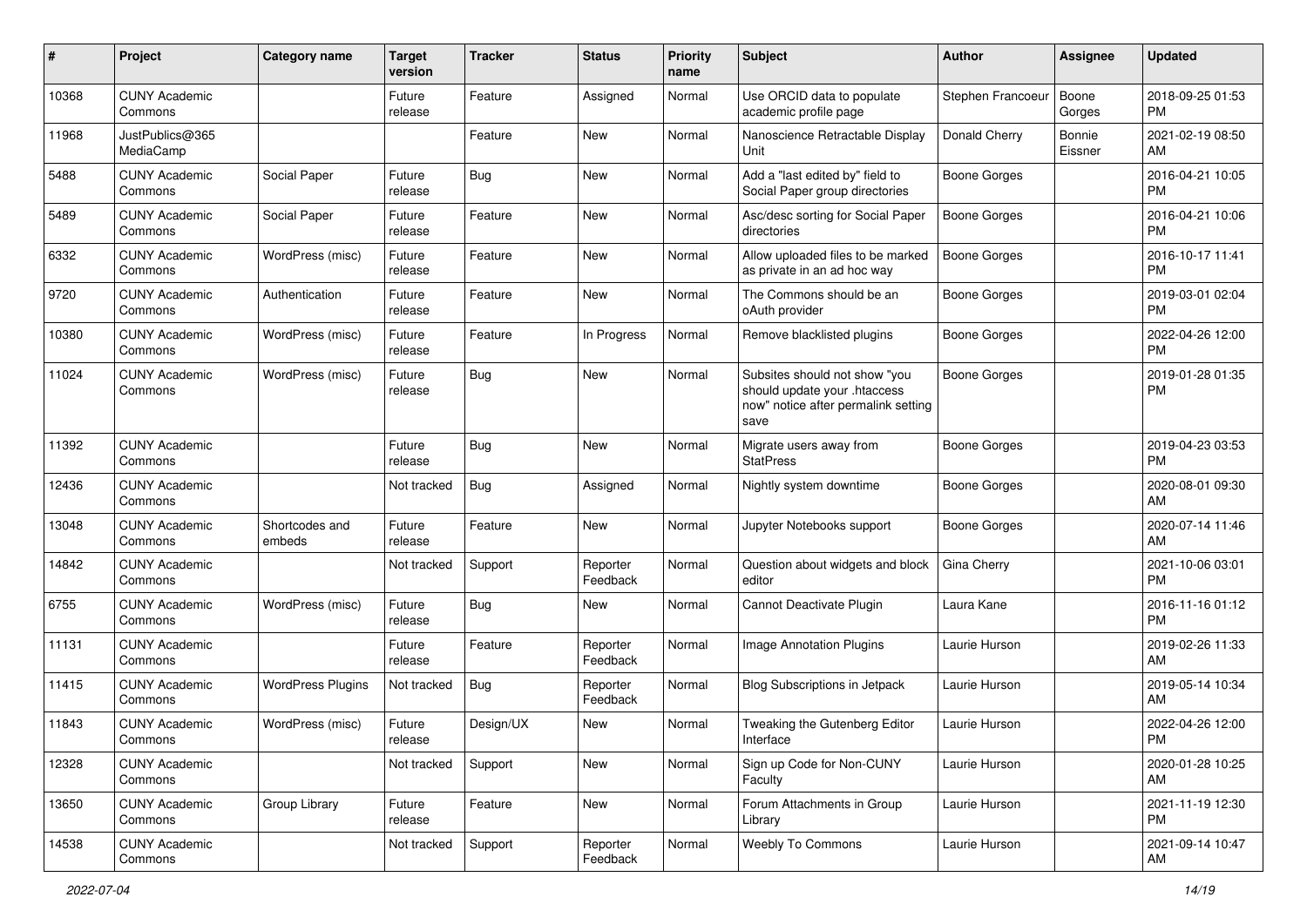| #     | Project                         | <b>Category name</b>       | <b>Target</b><br>version | <b>Tracker</b> | <b>Status</b>        | <b>Priority</b><br>name | <b>Subject</b>                                                                                | <b>Author</b> | <b>Assignee</b> | <b>Updated</b>                |
|-------|---------------------------------|----------------------------|--------------------------|----------------|----------------------|-------------------------|-----------------------------------------------------------------------------------------------|---------------|-----------------|-------------------------------|
| 14936 | <b>CUNY Academic</b><br>Commons |                            |                          | <b>Bug</b>     | New                  | Normal                  | Commons websites blocked by<br>SPS campus network                                             | Laurie Hurson |                 | 2021-11-03 03:57<br><b>PM</b> |
| 14940 | <b>CUNY Academic</b><br>Commons |                            |                          | Bug            | <b>New</b>           | Normal                  | Discrepancy between Commons<br>profile "sites" and actual # of sites                          | Laurie Hurson |                 | 2021-11-08 11:09<br>AM        |
| 15176 | <b>CUNY Academic</b><br>Commons |                            | Not tracked              | Support        | Reporter<br>Feedback | Normal                  | Archiving Q Writing & Old<br>Wordpress Sites on the Commons                                   | Laurie Hurson |                 | 2022-02-08 10:28<br><b>AM</b> |
| 15613 | <b>CUNY Academic</b><br>Commons |                            | 2.0.3                    | Feature        | Reporter<br>Feedback | Normal                  | Adding "Passster" plugin                                                                      | Laurie Hurson |                 | 2022-06-29 11:32<br>AM        |
| 15757 | <b>CUNY Academic</b><br>Commons |                            |                          | Bug            | New                  | Normal                  | Members # do not match                                                                        | Laurie Hurson |                 | 2022-03-30 04:52<br><b>PM</b> |
| 15923 | <b>CUNY Academic</b><br>Commons |                            | Not tracked              | Feature        | Reporter<br>Feedback | Normal                  | <b>Bellows Plugin Adjustments</b>                                                             | Laurie Hurson |                 | 2022-04-20 10:10<br><b>AM</b> |
| 5199  | <b>CUNY Academic</b><br>Commons | Social Paper               | Future<br>release        | Feature        | <b>New</b>           | Normal                  | add tables to the SP editor                                                                   | Marilyn Weber |                 | 2016-10-24 11:27<br>AM        |
| 5205  | <b>CUNY Academic</b><br>Commons | Social Paper               | Future<br>release        | Feature        | <b>New</b>           | Normal                  | Social Paper folders                                                                          | Marilyn Weber |                 | 2016-02-11 10:24<br><b>PM</b> |
| 5992  | <b>CUNY Academic</b><br>Commons | <b>Email Notifications</b> | Future<br>release        | Feature        | New                  | Normal                  | Changing the From line of<br>autogenerated blog emails                                        | Marilyn Weber |                 | 2018-09-27 05:19<br><b>PM</b> |
| 10273 | <b>CUNY Academic</b><br>Commons | Registration               | Not tracked              | Support        | Reporter<br>Feedback | Normal                  | users combining CF and campus<br>address                                                      | Marilyn Weber |                 | 2019-09-18 10:58<br><b>AM</b> |
| 10657 | <b>CUNY Academic</b><br>Commons |                            | Not tracked              | Support        | Reporter<br>Feedback | Normal                  | child theme problems                                                                          | Marilyn Weber |                 | 2018-11-08 01:19<br><b>PM</b> |
| 11509 | <b>CUNY Academic</b><br>Commons |                            | Not tracked              | Support        | Reporter<br>Feedback | Normal                  | deleted Page causing a Menu<br>problem?                                                       | Marilyn Weber |                 | 2019-06-04 09:54<br><b>AM</b> |
| 11519 | <b>CUNY Academic</b><br>Commons |                            | Not tracked              | Support        | Assigned             | Normal                  | comment option not appearing                                                                  | Marilyn Weber |                 | 2019-09-24 10:28<br><b>AM</b> |
| 11771 | <b>CUNY Academic</b><br>Commons |                            | Not tracked              | Support        | Reporter<br>Feedback | Normal                  | post displays in sections                                                                     | Marilyn Weber |                 | 2019-08-20 10:34<br>AM        |
| 11787 | <b>CUNY Academic</b><br>Commons |                            | Not tracked              | Support        | Reporter<br>Feedback | Normal                  | automated comments notifications<br>on ZenDesk                                                | Marilyn Weber |                 | 2019-08-26 06:18<br><b>PM</b> |
| 11848 | <b>CUNY Academic</b><br>Commons |                            | Not tracked              | Support        | Hold                 | Normal                  | a Dean of Faculty wants to share<br>a large file                                              | Marilyn Weber |                 | 2019-09-24 08:44<br>AM        |
| 12350 | <b>CUNY Academic</b><br>Commons | <b>Blogs (BuddyPress)</b>  | Not tracked              | Support        | Reporter<br>Feedback | Normal                  | URL creation problem                                                                          | Marilyn Weber |                 | 2020-02-03 11:27<br><b>AM</b> |
| 12352 | <b>CUNY Academic</b><br>Commons |                            | Not tracked              | Support        | <b>New</b>           | Normal                  | "posts list" page builder block<br>option                                                     | Marilyn Weber |                 | 2020-02-03 01:29<br><b>PM</b> |
| 12360 | <b>CUNY Academic</b><br>Commons | <b>WordPress Themes</b>    | Not tracked              | Bug            | Reporter<br>Feedback | Normal                  | site just says "DANTE We are<br>currently in maintenance mode,<br>please check back shortly." | Marilyn Weber |                 | 2020-02-04 12:13<br><b>PM</b> |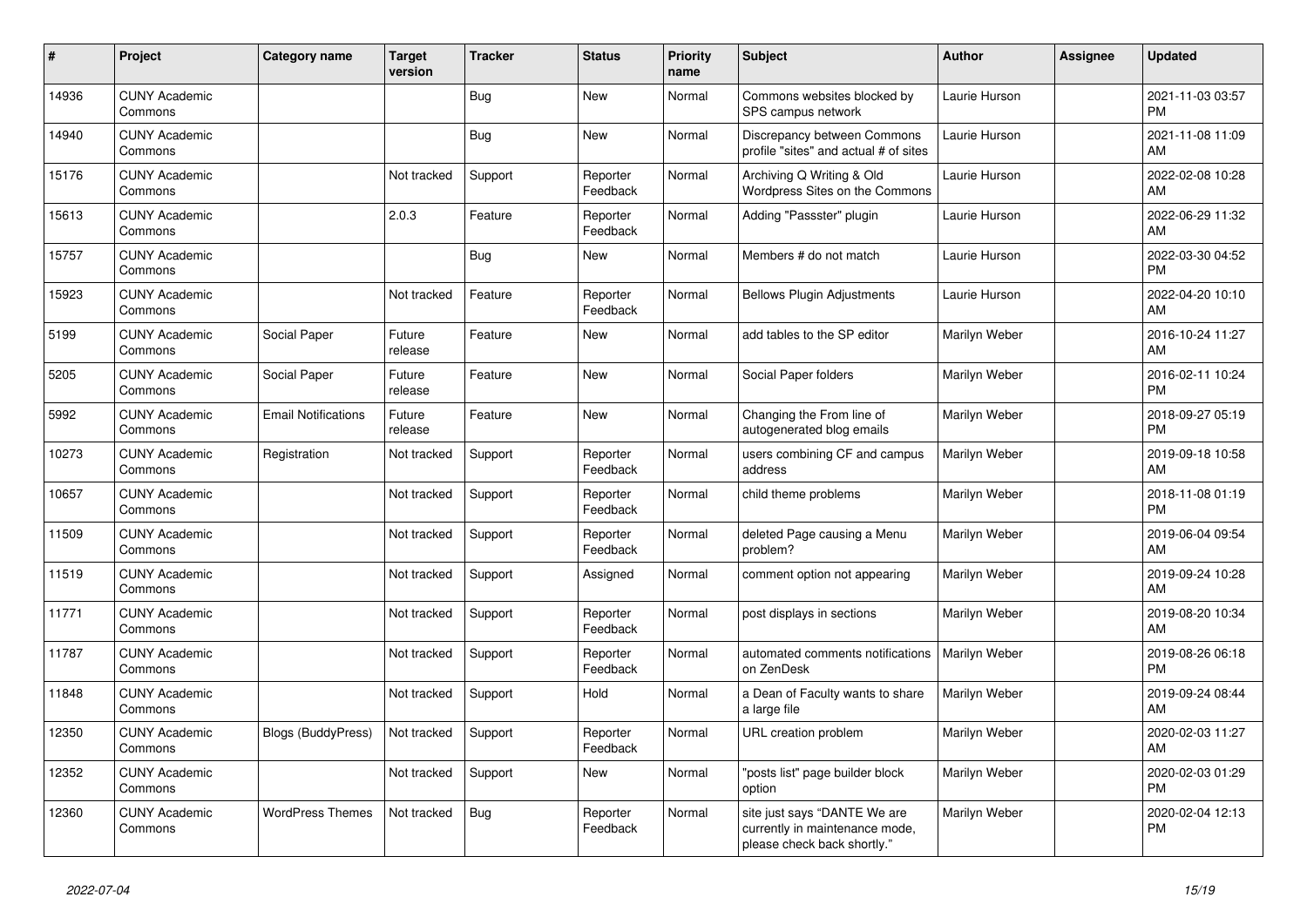| $\#$  | Project                         | <b>Category name</b>     | <b>Target</b><br>version | <b>Tracker</b> | <b>Status</b>        | <b>Priority</b><br>name | <b>Subject</b>                                                    | <b>Author</b>    | <b>Assignee</b> | <b>Updated</b>                |
|-------|---------------------------------|--------------------------|--------------------------|----------------|----------------------|-------------------------|-------------------------------------------------------------------|------------------|-----------------|-------------------------------|
| 13034 | <b>CUNY Academic</b><br>Commons |                          | Not tracked              | Support        | Reporter<br>Feedback | Normal                  | a site is asking people to join the<br>Commons to get a download  | Marilyn Weber    |                 | 2020-07-12 07:23<br>AM        |
| 13255 | <b>CUNY Academic</b><br>Commons |                          | Not tracked              | Support        | Reporter<br>Feedback | Normal                  | Accessibility problems                                            | Marilyn Weber    |                 | 2020-09-01 05:48<br><b>PM</b> |
| 13975 | <b>CUNY Academic</b><br>Commons | Social Paper             | Not tracked              | Support        | Reporter<br>Feedback | Normal                  | can't approve comments on Social<br>Paper paper                   | Marilyn Weber    |                 | 2021-02-12 09:33<br>AM        |
| 14074 | <b>CUNY Academic</b><br>Commons | WordPress (misc)         | Not tracked              | Support        | Reporter<br>Feedback | Normal                  | page password protection problem                                  | Marilyn Weber    |                 | 2021-03-02 11:03<br>AM        |
| 14398 | <b>CUNY Academic</b><br>Commons |                          | Not tracked              | Support        | Reporter<br>Feedback | Normal                  | Events plug-in notification problem                               | Marilyn Weber    |                 | 2021-05-11 11:21<br>AM        |
| 14784 | <b>CUNY Academic</b><br>Commons |                          |                          | Support        | Reporter<br>Feedback | Normal                  | User report of logo problem when<br>using Customizer theme        | Marilyn Weber    |                 | 2021-09-17 10:25<br>AM        |
| 14900 | <b>CUNY Academic</b><br>Commons |                          | Not tracked              | Support        | Reporter<br>Feedback | Normal                  | previous theme?                                                   | Marilyn Weber    |                 | 2021-10-25 10:31<br>AM        |
| 14911 | <b>CUNY Academic</b><br>Commons | <b>WordPress Themes</b>  | Not tracked              | Support        | New                  | Normal                  | Twentytwentyone theme                                             | Marilyn Weber    |                 | 2021-10-28 10:37<br>AM        |
| 15045 | <b>CUNY Academic</b><br>Commons |                          |                          | Support        | <b>New</b>           | Normal                  | no result for KCeL in the search<br>box on the commons            | Marilyn Weber    |                 | 2021-12-10 11:29<br>AM        |
| 15169 | <b>CUNY Academic</b><br>Commons |                          | 2.0.3                    | Support        | Reporter<br>Feedback | Normal                  | new Prelude website zipfiles for<br>custom theme and other files. | Marilyn Weber    |                 | 2022-06-29 11:32<br>AM        |
| 15260 | <b>CUNY Academic</b><br>Commons |                          |                          | Support        | Reporter<br>Feedback | Normal                  | Diacritical markings   European<br><b>Stages</b>                  | Marilyn Weber    |                 | 2022-02-04 08:16<br>AM        |
| 15370 | <b>CUNY Academic</b><br>Commons |                          |                          | Support        | Reporter<br>Feedback | Normal                  | All-in-One Event Calendar?                                        | Marilyn Weber    |                 | 2022-02-17 11:03<br>AM        |
| 15565 | <b>CUNY Academic</b><br>Commons |                          |                          | Support        | New                  | Normal                  | Events - send updates to an email<br>listserv                     | Marilyn Weber    |                 | 2022-03-10 01:06<br><b>PM</b> |
| 15655 | <b>CUNY Academic</b><br>Commons |                          | 2.0.3                    | Support        | Reporter<br>Feedback | Normal                  | Event Aggregator plugin?                                          | Marilyn Weber    |                 | 2022-06-29 11:32<br>AM        |
| 15816 | <b>CUNY Academic</b><br>Commons |                          | Not tracked              | Support        | <b>New</b>           | Normal                  | slow loading at SPS                                               | Marilyn Weber    |                 | 2022-04-05 01:26<br><b>PM</b> |
| 16099 | <b>CUNY Academic</b><br>Commons |                          |                          | Support        | Reporter<br>Feedback | Normal                  | request for Newsletter Glue                                       | Marilyn Weber    |                 | 2022-05-13 12:14<br><b>PM</b> |
| 10769 | <b>CUNY Academic</b><br>Commons | <b>WordPress Themes</b>  | Not tracked              | <b>Bug</b>     | Reporter<br>Feedback | Normal                  | 2011 Theme Sidebar                                                | Mark Webb        |                 | 2018-12-04 04:09<br><b>PM</b> |
| 11120 | <b>CUNY Academic</b><br>Commons | <b>WordPress Plugins</b> | Not tracked              | <b>Bug</b>     | Reporter<br>Feedback | Normal                  | Events Manager Events Not<br>Showing Up                           | Mark Webb        |                 | 2019-02-27 04:10<br><b>PM</b> |
| 364   | <b>CUNY Academic</b><br>Commons | <b>WordPress Plugins</b> | Future<br>release        | Feature        | <b>New</b>           | Normal                  | <b>Bulletin Board</b>                                             | <b>Matt Gold</b> |                 | 2015-01-05 08:50<br>PM        |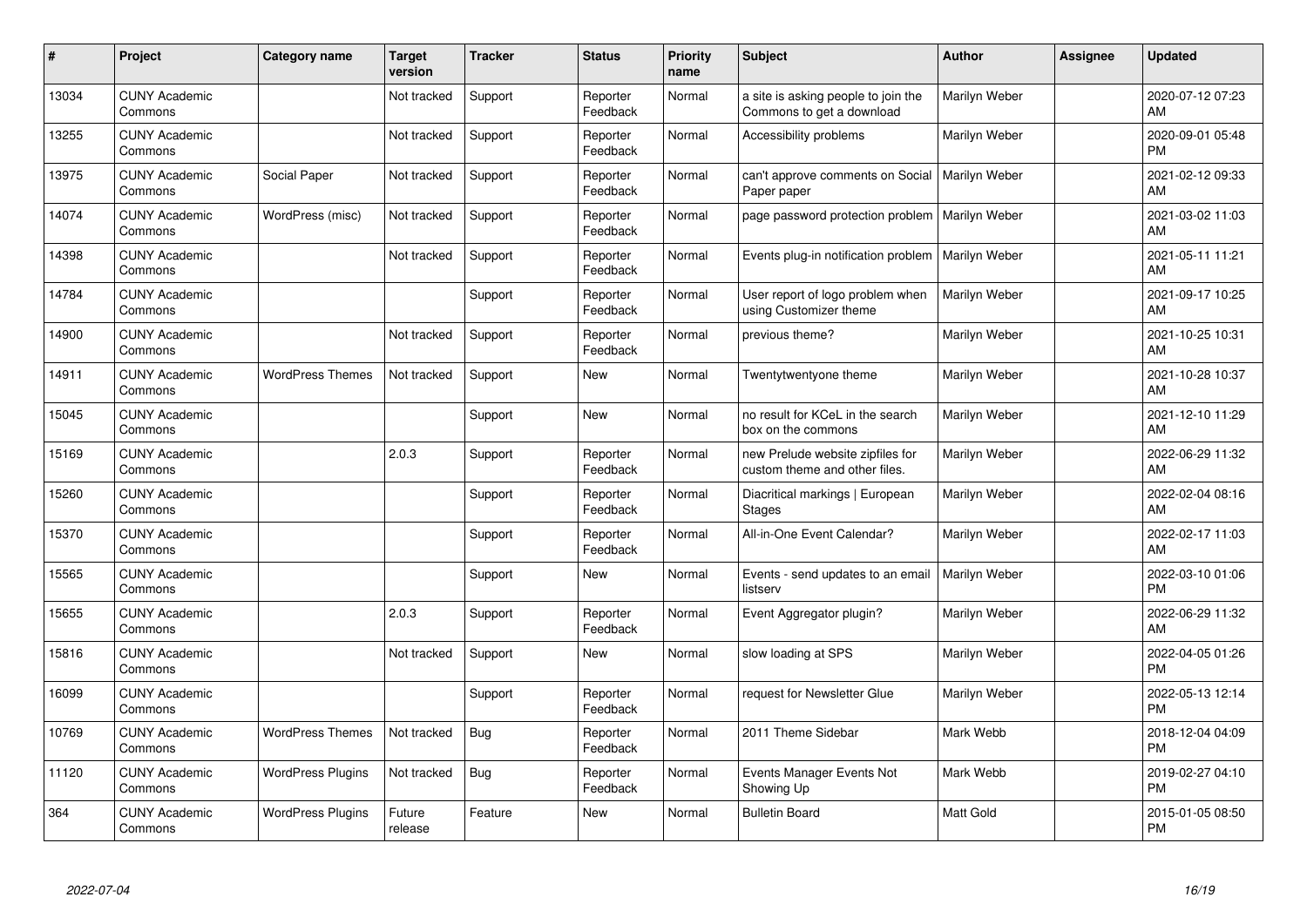| #     | Project                         | Category name            | <b>Target</b><br>version | <b>Tracker</b> | <b>Status</b>        | <b>Priority</b><br>name | <b>Subject</b>                                                                                                                                        | <b>Author</b>           | <b>Assignee</b>     | <b>Updated</b>                |
|-------|---------------------------------|--------------------------|--------------------------|----------------|----------------------|-------------------------|-------------------------------------------------------------------------------------------------------------------------------------------------------|-------------------------|---------------------|-------------------------------|
| 11077 | <b>CUNY Academic</b><br>Commons | Events                   | Not tracked              | Feature        | Reporter<br>Feedback | Normal                  | Show event category description<br>in event list view                                                                                                 | Raffi<br>Khatchadourian |                     | 2019-02-12 10:38<br><b>PM</b> |
| 14792 | <b>CUNY Academic</b><br>Commons |                          |                          | <b>Bug</b>     | New                  | Normal                  | Inconsistent email notifications<br>from gravity forms                                                                                                | Raffi<br>Khatchadourian |                     | 2021-10-04 01:50<br><b>PM</b> |
| 16290 | <b>CUNY Academic</b><br>Commons |                          |                          | Feature        | Reporter<br>Feedback | Normal                  | Add Table Of Contents Block<br>plug-in                                                                                                                | Raffi<br>Khatchadourian |                     | 2022-06-24 10:26<br>AM        |
| 16314 | <b>CUNY Academic</b><br>Commons | <b>WordPress Plugins</b> |                          | Feature        | New                  | Normal                  | Install Multicollab plug-in?                                                                                                                          | Raffi<br>Khatchadourian |                     | 2022-06-29 03:44<br><b>PM</b> |
| 16255 | <b>CUNY Academic</b><br>Commons | WordPress (misc)         |                          | Bug            | <b>New</b>           | Normal                  | Need to define 'MULTISITE'<br>constant in wp-config.php                                                                                               | Raymond Hoh             |                     | 2022-06-19 09:31<br>AM        |
| 10982 | <b>CUNY Academic</b><br>Commons | Domain Mapping           | Not tracked              | Support        | Reporter<br>Feedback | Normal                  | <b>CNAME</b> question                                                                                                                                 | scott voth              |                     | 2019-01-22 04:29<br><b>PM</b> |
| 11788 | <b>CUNY Academic</b><br>Commons | <b>WordPress Plugins</b> | Future<br>release        | Support        | Reporter<br>Feedback | Normal                  | Plugin Request - Browse Aloud                                                                                                                         | scott voth              |                     | 2019-09-24 08:42<br>AM        |
| 11860 | <b>CUNY Academic</b><br>Commons | Registration             | Future<br>release        | Feature        | <b>New</b>           | Normal                  | <b>Ensure Students Are Aware They</b><br>Can Use Aliases At Registration                                                                              | scott voth              |                     | 2019-09-24 08:46<br>AM        |
| 12573 | <b>CUNY Academic</b><br>Commons | <b>WordPress Plugins</b> | Future<br>release        | <b>Bug</b>     | New                  | Normal                  | <b>CommentPress Core Issues</b>                                                                                                                       | scott voth              |                     | 2020-03-24 04:32<br><b>PM</b> |
| 14629 | <b>CUNY Academic</b><br>Commons |                          | Not tracked              | Bug            | Reporter<br>Feedback | Normal                  | Possible Post Order Bug?                                                                                                                              | <b>Syelle Graves</b>    |                     | 2021-09-14 10:47<br>AM        |
| 16318 | <b>CUNY Academic</b><br>Commons |                          |                          | Bug            | New                  | Normal                  | Unable to Access block editor or<br>embed YouTube videos in new<br>pages, in one site only                                                            | <b>Syelle Graves</b>    |                     | 2022-07-01 06:53<br><b>PM</b> |
| 11556 | <b>CUNY Academic</b><br>Commons | Courses                  | Not tracked              | Bug            | Reporter<br>Feedback | Normal                  | Instructor name given in course<br>listing                                                                                                            | Tom Harbison            |                     | 2019-06-25 04:12<br><b>PM</b> |
| 12198 | <b>CUNY Academic</b><br>Commons |                          | Not tracked              | <b>Bug</b>     | Reporter<br>Feedback | Normal                  | Duplicate listing in My Sites                                                                                                                         | Tom Harbison            |                     | 2019-12-09 05:50<br><b>PM</b> |
| 1423  | <b>CUNY Academic</b><br>Commons | BuddyPress (misc)        | Future<br>release        | Feature        | Assigned             | Low                     | Show an avatar for pingback<br>comment activity items                                                                                                 | <b>Boone Gorges</b>     | <b>Tahir Butt</b>   | 2016-10-24 12:03<br><b>PM</b> |
| 5050  | <b>CUNY Academic</b><br>Commons | Social Paper             | Future<br>release        | Feature        | <b>New</b>           | Low                     | Making comments visible in SP<br>editing mode (SP suggestion #1)                                                                                      | Marilyn Weber           | Samantha<br>Raddatz | 2019-09-17 11:10<br><b>PM</b> |
| 5053  | <b>CUNY Academic</b><br>Commons | Social Paper             | Future<br>release        | Feature        | New                  | Low                     | Scrollable menu to add readers<br>(SP suggestion #4)                                                                                                  | Marilyn Weber           | Samantha<br>Raddatz | 2016-04-21 05:21<br><b>PM</b> |
| 5058  | <b>CUNY Academic</b><br>Commons | Social Paper             | Future<br>release        | Feature        | New                  | Low                     | Can there be a clearer signal that<br>even when comments have<br>already been made you add<br>comments by clicking on the side?<br>(SP suggestion #5) | Marilyn Weber           | Samantha<br>Raddatz | 2016-02-11 10:24<br><b>PM</b> |
| 310   | <b>CUNY Academic</b><br>Commons | BuddyPress (misc)        | Future<br>release        | Feature        | Assigned             | Low                     | Friend Request Email                                                                                                                                  | Matt Gold               | Samantha<br>Raddatz | 2015-11-09 05:08<br>PM        |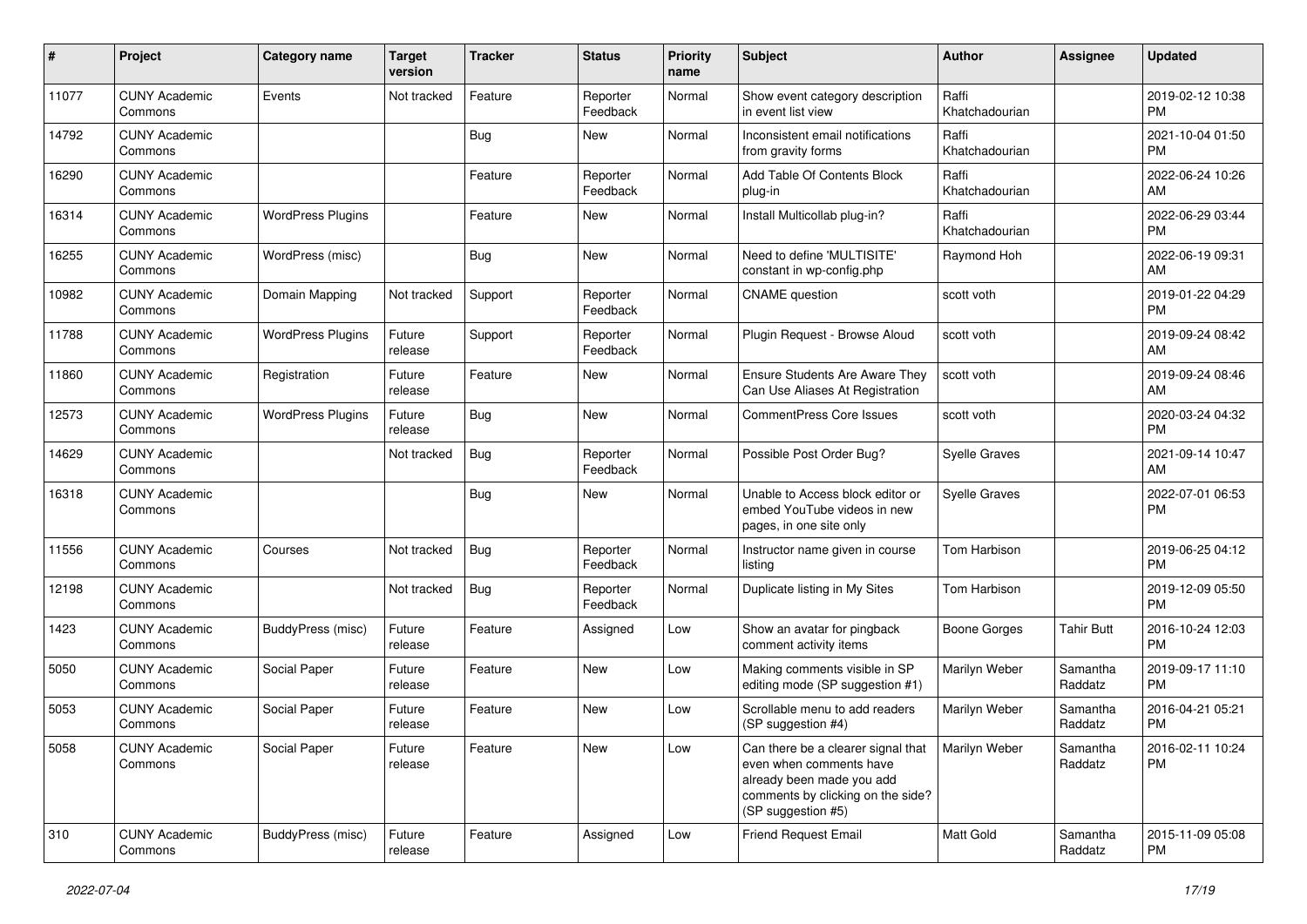| #     | Project                         | <b>Category name</b>       | <b>Target</b><br>version | <b>Tracker</b> | <b>Status</b>        | Priority<br>name | <b>Subject</b>                                                                | Author                  | <b>Assignee</b>     | <b>Updated</b>                |
|-------|---------------------------------|----------------------------|--------------------------|----------------|----------------------|------------------|-------------------------------------------------------------------------------|-------------------------|---------------------|-------------------------------|
| 1456  | <b>CUNY Academic</b><br>Commons | Group Invitations          | Future<br>release        | Feature        | Reporter<br>Feedback | Low              | Invite to Group Button from Profile<br>Field                                  | <b>Matt Gold</b>        | Samantha<br>Raddatz | 2015-11-09 05:59<br><b>PM</b> |
| 6749  | <b>CUNY Academic</b><br>Commons | Events                     | Future<br>release        | <b>Bug</b>     | New                  | Low              | BPEO iCal request can trigger<br>very large number of DB queries              | <b>Boone Gorges</b>     | Raymond<br>Hoh      | 2016-11-15 10:09<br><b>PM</b> |
| 11971 | <b>CUNY Academic</b><br>Commons | <b>Email Notifications</b> | Future<br>release        | Bug            | Reporter<br>Feedback | Low              | Pictures obscured in emailed post<br>notifications                            | Marilyn Weber           | Raymond<br>Hoh      | 2019-11-21 01:14<br><b>PM</b> |
| 333   | <b>CUNY Academic</b><br>Commons | <b>Email Notifications</b> | Future<br>release        | Feature        | Assigned             | Low              | Delay Forum Notification Email<br>Delivery Until After Editing Period<br>Ends | <b>Matt Gold</b>        | Raymond<br>Hoh      | 2015-11-09 06:01<br><b>PM</b> |
| 1192  | <b>CUNY Academic</b><br>Commons | <b>Group Files</b>         | Future<br>release        | Feature        | Assigned             | Low              | When posting group files, allow<br>users to add a category without<br>saving  | <b>Matt Gold</b>        | Raymond<br>Hoh      | 2015-11-09 05:53<br><b>PM</b> |
| 5016  | <b>CUNY Academic</b><br>Commons | Events                     | Future<br>release        | Feature        | Assigned             | Low              | Allow comments to be posted on<br>events                                      | <b>Matt Gold</b>        | Raymond<br>Hoh      | 2019-03-01 02:23<br><b>PM</b> |
| 4535  | <b>CUNY Academic</b><br>Commons | My Commons                 | Future<br>release        | Bug            | New                  | Low              | My Commons filter issue                                                       | scott voth              | Raymond<br>Hoh      | 2015-09-01 11:17<br>AM        |
| 6392  | <b>CUNY Academic</b><br>Commons | Group Forums               | Future<br>release        | Design/UX      | Assigned             | Low              | Composition/Preview Panes in<br>Forum Posts                                   | Luke Waltzer            | Paige Dupont        | 2016-10-21 04:26<br><b>PM</b> |
| 8498  | <b>CUNY Academic</b><br>Commons | <b>WordPress Plugins</b>   | Future<br>release        | Feature        | New                  | Low              | <b>Gravity Forms Email Users</b>                                              | Raffi<br>Khatchadourian | Matt Gold           | 2017-10-13 12:58<br><b>PM</b> |
| 1983  | <b>CUNY Academic</b><br>Commons | Home Page                  | Future<br>release        | Feature        | Assigned             | Low              | Media Library integration with<br>Featured Content plugin                     | <b>Boone Gorges</b>     | Dominic<br>Giglio   | 2014-03-17 10:34<br>AM        |
| 940   | <b>CUNY Academic</b><br>Commons | Redmine                    | Future<br>release        | Feature        | Assigned             | Low              | Communication with users after<br>releases                                    | <b>Matt Gold</b>        | Dominic<br>Giglio   | 2012-09-09 04:36<br><b>PM</b> |
| 3354  | <b>CUNY Academic</b><br>Commons | <b>Group Files</b>         | Future<br>release        | Feature        | Assigned             | Low              | Allow Group Download of Multiple<br><b>Selected Files</b>                     | <b>Matt Gold</b>        | Chris Stein         | 2014-08-01 08:50<br>AM        |
| 1165  | <b>CUNY Academic</b><br>Commons | <b>Email Invitations</b>   | Future<br>release        | Feature        | Assigned             | Low              | Allow saved lists of invitees under<br>Send Invites                           | <b>Boone Gorges</b>     | Boone<br>Gorges     | 2015-11-09 06:03<br><b>PM</b> |
| 1166  | <b>CUNY Academic</b><br>Commons | <b>Email Invitations</b>   | Future<br>release        | Feature        | <b>New</b>           | Low              | Better organizational tools for Sent   Boone Gorges<br><b>Invites</b>         |                         | Boone<br>Gorges     | 2015-11-09 06:02<br><b>PM</b> |
| 1167  | <b>CUNY Academic</b><br>Commons | <b>Email Invitations</b>   | Future<br>release        | Feature        | New                  | Low              | Allow email invitations to be resent   Boone Gorges                           |                         | Boone<br>Gorges     | 2015-11-12 12:53<br>AM        |
| 1417  | <b>CUNY Academic</b><br>Commons | <b>BuddyPress Docs</b>     | Future<br>release        | Feature        | Assigned             | Low              | Bulk actions for BuddyPress Docs                                              | <b>Boone Gorges</b>     | Boone<br>Gorges     | 2016-10-17 10:41<br>PM        |
| 3048  | <b>CUNY Academic</b><br>Commons | <b>Public Portfolio</b>    | Future<br>release        | Feature        | New                  | Low              | Images for rich text profile fields                                           | <b>Boone Gorges</b>     | Boone<br>Gorges     | 2014-02-19 12:56<br><b>PM</b> |
| 3615  | <b>CUNY Academic</b><br>Commons | Redmine                    | Not tracked              | Feature        | New                  | Low              | Create Redmine issues via email                                               | Dominic Giglio          | Boone<br>Gorges     | 2017-11-16 11:36<br>AM        |
| 2325  | <b>CUNY Academic</b><br>Commons | BuddyPress (misc)          | Future<br>release        | Feature        | Assigned             | Low              | Profile should have separate fields   local admin<br>for first/last names     |                         | Boone<br>Gorges     | 2015-11-09 06:09<br><b>PM</b> |